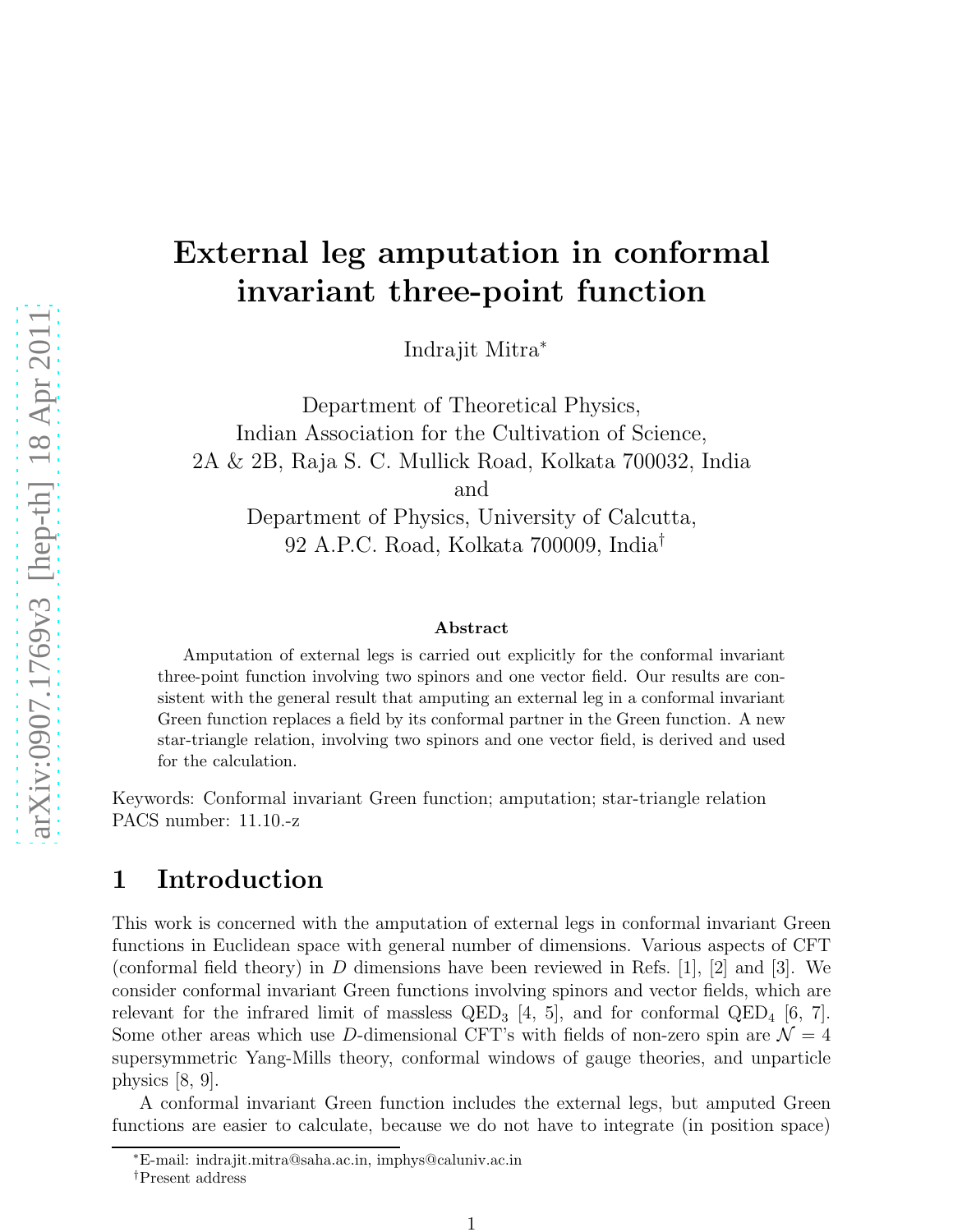over the extra vertices. This provides a motivation for studying amputation. Moreover, the conformal partial wave expansion [1, 2, 3, 10, 11] involves amputed Green function. This expansion expresses the contribution of the various quasi-primary fields to the product of two field operators at arbitrary separation. From this, one can find the contributions of the quasi-primary fields to the four-point function. A recent work which uses the conformal partial wave expansion and the amputed three-point function is Ref. [9].

Formally, amputation of an external leg in a Green function in D-dimensional CFT replaces a field of scale dimension d by its conformal partner, having scale dimension  $D - d$ [1, 2, 3, 10, 11]. However, only an explicit calculation can determine the coefficient which comes with the amputed Green function. The simplest calculation is that for scalar field theory. Compared to this, the case of massless Yukawa theory [1] is more involved, as there are more than one invariant structures for a given Green function. But we find that amputation in the case involving spinors and vector field is much more complicated. For amputing one of the two invariant structures in this case, we have to derive and make use of a new star-triangle relation.

Indeed, the techniques of calculation developed in this paper can be useful in other areas which involve evaluation of massless Feynman integrals, like  $\mathcal{N} = 4$  Yang-Mills theory [12]. The star-triangle relation involving scalar fields [13, 14] (referred to as the D'EPP formula in Ref. [9]) has wide-ranging applications: see Ref. [15] and references therein. It is expected that the analogous relation, involving two spinors and one vector field, as derived by us, will also find its applications.

The paper is organized as follows. In Sec. 2 we introduce amputed Green function in CFT through the example of massless scalar field theory. In Sec. 3, we introduce amputation of spinor leg through massless Yukawa field theory. In Sec. 4, we give the structures  $C_{1\mu}$ and  $C_{2\mu}$  of the conformal spinor-spinor-vector Green function and state how spinor leg amputation for these structures turns out to be different from the Yukawa case. The startriangle relation with two spinors and one vector field is derived in Sec. 5. Spinor leg amputation of  $C_{1\mu}$  and  $C_{2\mu}$  is carried out in Secs. 6 and 7. Vector leg amputation of  $C_{1\mu}$ and  $C_{2\mu}$  is carried out in Sec. 8. In Sec. 9, checks on these results are performed. In Sec. 10, we present our conclusions.

### 2 Amputation in scalar field theory

In this section, we explain the aim of our work by reviewing the simplest example of scalar field theory. The two-point function and its inverse for a conformal scalar of scale dimension d are given by

$$
G_d(x_{12}) = \frac{N}{(x_{12}^2)^d}, \quad G_d^{-1}(x_{12}) = \frac{\pi^{-D}}{N} \frac{\Gamma(d)\Gamma(D-d)}{\Gamma(D/2-d)\Gamma(d-D/2)} \frac{1}{(x_{12}^2)^{D-d}}
$$
(1)

where  $x_{ab} \equiv x_a - x_b$  and N is an arbitrary constant. Together they satisfy

$$
\int d^D x_2 \; G_d(x_{12}) G_d^{-1}(x_{23}) = \int d^D x_2 \; G_d^{-1}(x_{12}) G_d(x_{23}) = \delta^{(D)}(x_{13}). \tag{2}
$$

Eq. (1) shows that  $G_d^{-1}$  is the two-point function of a scalar field of scale dimension  $D - d$ . In Appendix A, we indicate how to arrive at  $G_d^{-1}$  from  $G_d$ . A field of the same spin but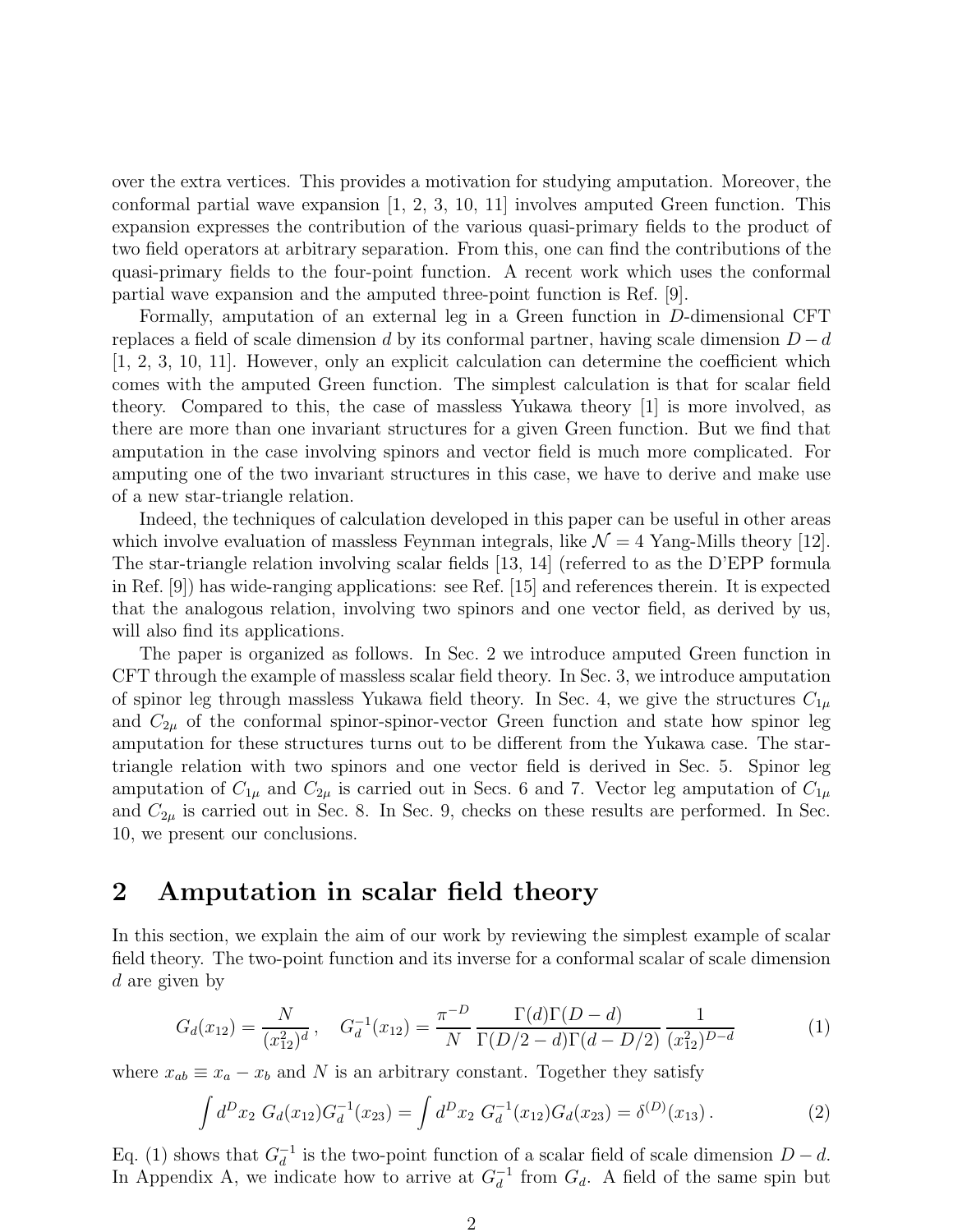of scale dimension  $D - d$  is called the *conformal partner* [3] or shadow operator [10] of the field of scale dimension d. Both these fields have the same set of values for the Casimir operators of the conformal group.

Consider next a three-point function  $\langle \phi_d(x_1)\phi_l(x_2)\phi_\Delta(x_3)\rangle$  of three scalar fields of scale dimensions d, l and  $\Delta$ . The three-point function with the  $\phi_d$ -leg amputated is defined by

$$
\langle \phi_d(x_1)\phi_l(x_2)\phi_\Delta(x_3)\rangle \equiv \int d^D y \; G_d(x_1-y)\langle \tilde{\phi}_d(y)\phi_l(x_2)\phi_\Delta(x_3)\rangle \,,\tag{3}
$$

with~on a field denoting amputation. Using Eq.  $(2)$ , this definition can also be written as

$$
\int d^D x_1 G_d^{-1}(x_{41}) \langle \phi_d(x_1) \phi_l(x_2) \phi_\Delta(x_3) \rangle \equiv \langle \tilde{\phi}_d(x_4) \phi_l(x_2) \phi_\Delta(x_3) \rangle. \tag{4}
$$

Next, using the conformal transformation properties of the left-hand side of Eq. (4), it can be shown that [3] the amputed three-point function is again a three-point function but with  $\phi_d$  replaced by its conformal partner. [In Appendix B of the present work, we demonstrate this result for spinor and vector field.] Thus,

$$
\int d^D x_1 \; G_d^{-1}(x_{41}) \langle \phi_d(x_1) \phi_l(x_2) \phi_\Delta(x_3) \rangle \sim \langle \phi_{D-d}(x_4) \phi_l(x_2) \phi_\Delta(x_3) \rangle \,, \tag{5}
$$

where ∼ means upto some coefficient. Now, the structure of  $\langle \phi_d(x_1)\phi_l(x_2)\phi_\Delta(x_3)\rangle$  is known in CFT: it is given by

$$
C^{d,l,\Delta}(x_1x_2x_3) = \frac{1}{x_{12}^{d+l-\Delta}x_{13}^{d+\Delta-l}x_{23}^{l+\Delta-d}}.
$$
\n(6)

The non-trivial part in determining the coefficient on the right-hand side of Eq. (5) is therefore the evaluation of the integral  $\int d^D x_1 (x_{14}^2)^{-(D-d)} C^{d,l,\Delta}(x_1x_2x_3)$  occuring on the left-hand side. This can be done by using the star-triangle relation of Eq. (71). We then find that

$$
\int d^D x_1 \ G_d^{-1}(x_{41}) C^{d,l,\Delta}(x_1 x_2 x_3) = \frac{\pi^{-D/2}}{N} \frac{\Gamma(d)\Gamma(\frac{D-d-l+\Delta}{2})\Gamma(\frac{D-d-\Delta+l}{2})}{\Gamma(\frac{D}{2}-d)\Gamma(\frac{d+l-\Delta}{2})\Gamma(\frac{d+\Delta-l}{2})} \times C^{D-d,l,\Delta}(x_4 x_2 x_3), \tag{7}
$$

where  $G_d^{-1}$  is given in Eq. (1). Thus the result given in Eq. (5) is explicitly realized in Eq. (7). [Let us note that that Eq. (2.11) of Ref. [9] can be reproduced from our Eq. (7) by relabelling the scale dimensions and the coordinates appropriately. The aim of the present work is to derive similar amputation equations for the spinor-spinor-vector Green function which is relevant to QED.

#### 3 Amputation of spinor leg

The fermion two-point function  $\langle \psi_d(x_1)\overline{\psi}_d(x_2)$  and its inverse in CFT are given by

$$
S_d(x_{12}) = N \frac{\not x_{12}}{(x_{12}^2)^{d+1/2}},
$$
  
\n
$$
S_d^{-1}(x_{12}) = -\frac{\pi^{-D}}{N} \frac{\Gamma(d+1/2)\Gamma(D-d+1/2)}{\Gamma(D/2-d+1/2)\Gamma(d-D/2+1/2)} \frac{\not x_{12}}{(x_{12}^2)^{D-d+1/2}}
$$
(8)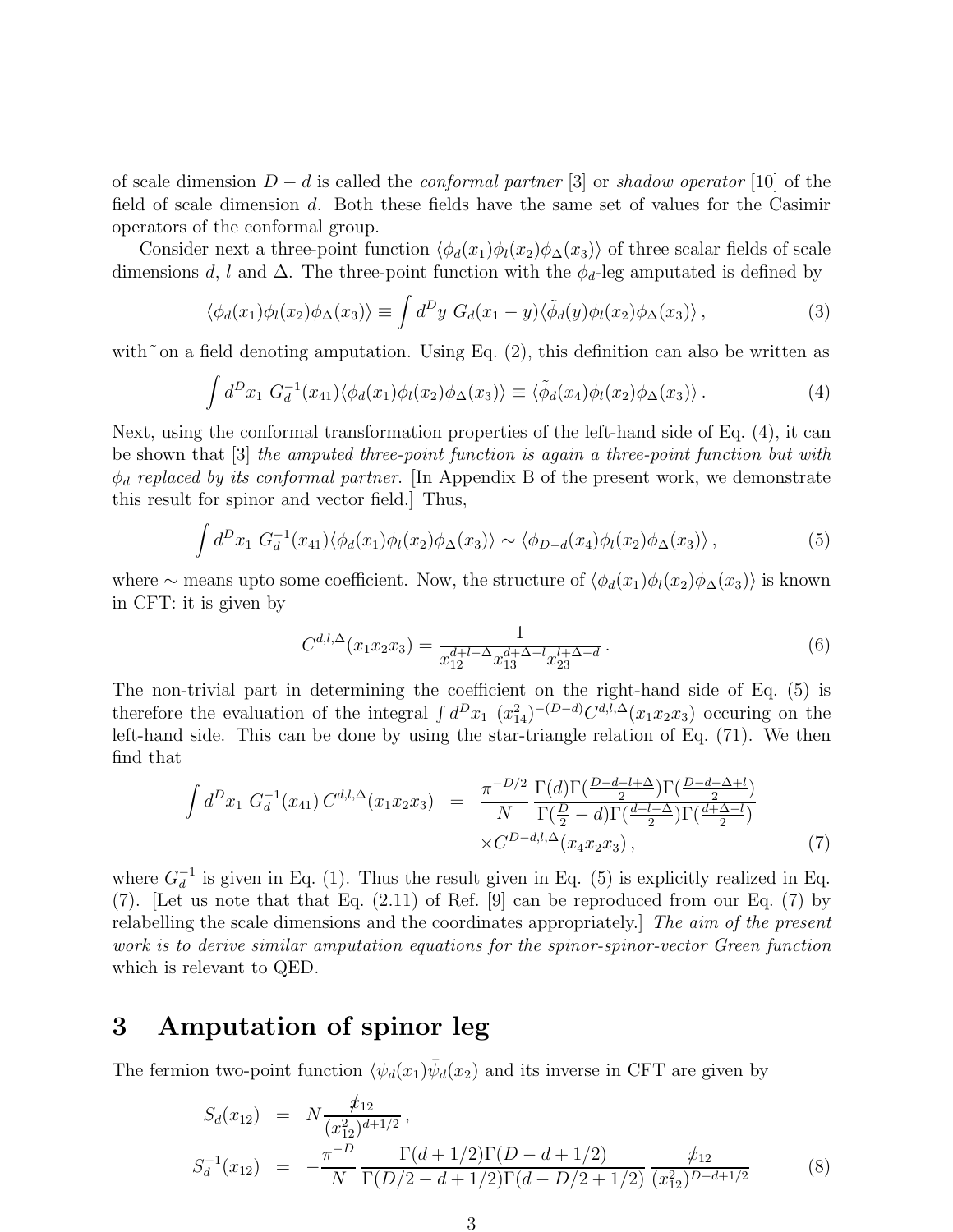which satisfy Eq. (2) with  $G_d$  replaced by  $S_d$  (see Appendix A). Here N is again an arbitrary constant. It will be instructive to first consider the Yukawa  $(\bar{\psi}\gamma_5\psi\phi)$  theory  $(D$ is even and  $\gamma_5 = i^{D/2} \gamma_1 \gamma_2 \cdots \gamma_D$ . There are two conformal-invariant structures [3] for  $\langle \psi_d(x_1)\overline{\psi}_l(x_2)\phi_{\Delta}(x_3)\rangle$ :

$$
C_{+}^{d,l,\Delta}(x_1x_2x_3) = \frac{\not x_{13}}{x_{13}^{d-l+\Delta+1}} \gamma_5 \frac{\not x_{32}}{x_{23}^{l-d+\Delta+1}} \frac{1}{x_{12}^{l+d-\Delta}}, \qquad (9)
$$

$$
C_{-}^{d,l,\Delta}(x_1x_2x_3) = \frac{\not x_{12}}{x_{12}^{l+d-\Delta+1}} \gamma_5 \frac{1}{x_{13}^{d-l+\Delta}} \frac{1}{x_{23}^{l-d+\Delta}} \tag{10}
$$

with  $\gamma_5 C_\pm \gamma_5 = \pm C_\pm$ . Corresponding to Eq. (7), we now have

$$
\int d^D x_1 \ S_d^{-1}(x_{41}) \ C_{\pm}^{d,l,\Delta}(x_1 x_2 x_3) = K_{\pm} C_{\mp}^{D-d,l,\Delta}(x_4 x_2 x_3) \tag{11}
$$

$$
\int d^D x_2 \ C_{\pm}^{d,l,\Delta}(x_1 x_2 x_3) S_l^{-1}(x_{25}) = K'_{\pm} C_{\mp}^{d,D-l,\Delta}(x_1 x_5 x_3) \tag{12}
$$

the integrals being evaluated by using the star-triangle relation for the Yukawa theory given in Eq. (73). Here  $S_d^{-1}$  and  $S_l^{-1}$  are as given in Eq. (8), and

$$
K_{+} = -\frac{\pi^{-D/2}}{N} \frac{\Gamma(d + \frac{1}{2}) \Gamma(\frac{D-d+l-\Delta+1}{2}) \Gamma(\frac{D-d-l+\Delta}{2})}{\Gamma(\frac{D}{2}-d+\frac{1}{2}) \Gamma(\frac{d-l+\Delta+1}{2}) \Gamma(\frac{d+l-\Delta}{2})},
$$
  
\n
$$
K_{-} = \frac{\pi^{-D/2}}{N} \frac{\Gamma(d + \frac{1}{2}) \Gamma(\frac{D-d+l-\Delta}{2}) \Gamma(\frac{D-d-l+\Delta+1}{2})}{\Gamma(\frac{D}{2}-d+\frac{1}{2}) \Gamma(\frac{d-l+\Delta}{2}) \Gamma(\frac{d+l-\Delta+1}{2})},
$$
  
\n
$$
K'_{+} = -K_{+}|_{d \leftrightarrow l}, \quad K'_{-} = -K_{-}|_{d \leftrightarrow l}. \tag{13}
$$

For the case  $D = 4$ , these results are given in a different form in Appendix 6 of Ref. [1]. It may be noted that amputation again replaces d by  $D - d$  (or l by  $D - l$ ) in Eqs. (11) and  $(12)$  in accordance with the general result. An additional feature is that  $C_{+}$  goes over to  $C_$  and vice versa in these equations. This is consistent with the counting of the number of gamma matrices on each side of Eq. (11) and Eq. (12). The point is that we must have either odd or even number of gamma matrices on each side of an equation (since the product of odd (even) number of gamma matrices has a zero (non-zero) trace for even D). That amputation of one spinor leg gives back a standard structure is a special feature of the Yukawa theory. We will see that this feature is not present when we have a vector field coupling to the spinors.

### 4 Spinor-spinor-vector Green function

The Green function  $\langle \psi_d(x_1)\overline{\psi}_l(x_2)\Phi_\mu^\Delta(x_3)\rangle$  has two conformal invariant structures [3]:

$$
C_{1\mu}^{d,l,\Delta}(x_1x_2x_3) = \frac{\not x_{13}\gamma_\mu \not x_{32}}{x_{12}^{d+l-\Delta}x_{13}^{d-l+\Delta+1}x_{23}^{l-d+\Delta+1}},\tag{14}
$$

$$
C_{2\mu}^{d,l,\Delta}(x_1x_2x_3) = \frac{\not x_{12}}{x_{12}^{d+l-\Delta+2}} \left( \frac{x_{13\mu}}{x_{13}^{d-l+\Delta+1}x_{23}^{l-d+\Delta-1}} - \frac{x_{23\mu}}{x_{13}^{d-l+\Delta-1}x_{23}^{l-d+\Delta+1}} \right) \tag{15}
$$

$$
= \frac{\mu_{12}}{x_{12}^{d+l-\Delta+2}x_{13}^{d-l+\Delta-1}x_{23}^{l-d+\Delta-1}} \lambda_{\mu}^{x_3}(x_1x_2), \qquad (16)
$$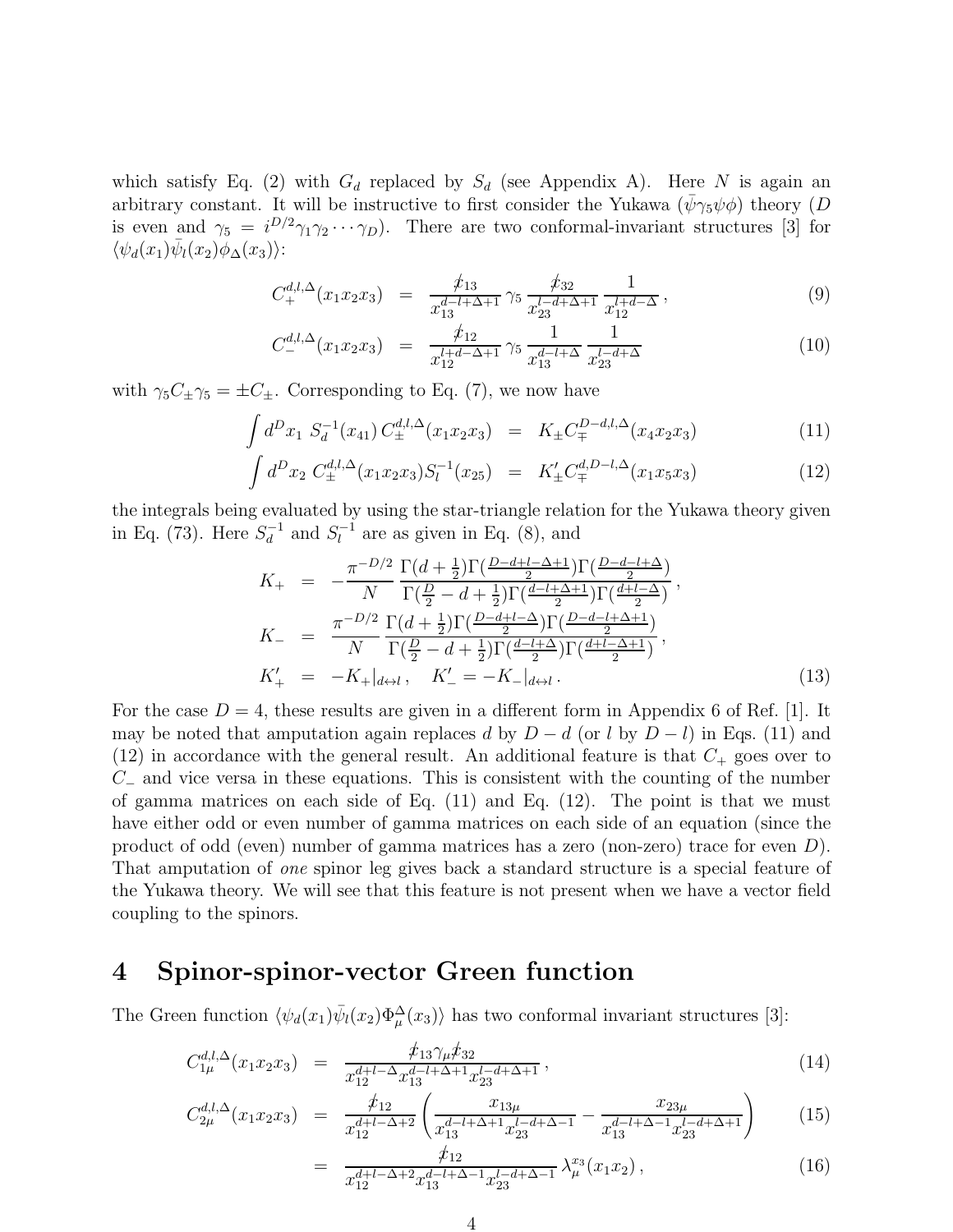where

$$
\lambda_{\mu}^{x_3}(x_1 x_2) = \frac{x_{13\mu}}{x_{13}^2} - \frac{x_{23\mu}}{x_{23}^2} \,. \tag{17}
$$

These structures are also given in Refs. [2], [6] and [7], but only for the case  $\Delta = 1$ .]

To ampute  $\psi_d$  (say), we have to proceed as in Eq. (11). But we will now come across an important difference: the amputation of one spinor leg will not give back either  $C_{1\mu}$  or  $C_{2\mu}$  (or a linear combination of them). At least for even D, this can be understood from the fact that each  $\int d^D x_1 \left(\frac{\dot{x}_4}{1/2}\right)^{D-d+1/2} C_{i\mu}$  (with  $i = 1, 2$ ) is a product of even number of gamma matrices, while both (14) and (15) have odd number of gamma matrices. In order to be consistent with the general result, the structures resulting from amputing  $\psi_d$ will still be conformal invariant with the expected values of scale dimensions (i.e.  $D - d$ , l and  $\Delta$ ). [We explicitly check the conformal invariance of such structures are in Appendix C.] But these structures are non-standard in the sense that they do not have any symmetry under the interchange of the two fermions and hermitian conjugation. [On the other hand, the standard structures in Eqs.  $(14)$  and  $(15)$ , and also those in Eqs.  $(9)$  and  $(10)$ , are invariant when  $x_1 \leftrightarrow x_2$ ,  $d \leftrightarrow l$  and hermitian conjugation are performed together. Recall that the Euclidean gamma matrices are all hermitian.] However, when both  $\psi_d$  and  $\psi_l$  are amputated, we get back linear combinations of  $C_{1\mu}$  and  $C_{2\mu}$ : see Secs. 6 and 7.

### 5 Star-triangle relation with two spinors and one vector field

The star-triangle relation which we are going to prove, and which will be later used for amputing  $C_{1\mu}^{d,l,\Delta}$  $_{1\mu}^{a,l,\Delta}$ , is:

$$
\int d^{D}x_{4} \frac{\not x_{14}}{(x_{14}^{2})^{\delta_{1}+1/2}} \gamma_{\nu} \frac{\not x_{42}}{(x_{24}^{2})^{\delta_{2}+1/2}} \frac{g_{\mu\nu}(x_{34})}{(x_{34}^{2})^{\delta_{3}}}
$$
\n
$$
= \pi^{D/2} \frac{\Gamma(D/2 - \delta_{1} + 1/2)\Gamma(D/2 - \delta_{2} + 1/2)\Gamma(D/2 - \delta_{3})}{\Gamma(\delta_{1} + 1/2)\Gamma(\delta_{2} + 1/2)\Gamma(\delta_{3} + 1)}
$$
\n
$$
\times \left( (\delta_{3} - 1) \frac{\not x_{13}\gamma_{\mu}\not x_{32}}{(x_{12}^{2})^{D/2-\delta_{3}} (x_{13}^{2})^{D/2-\delta_{2}+1/2} (x_{23}^{2})^{D/2-\delta_{1}+1/2}} \right)
$$
\n
$$
+ (D - 2\delta_{3}) \frac{\not x_{12}}{(x_{12}^{2})^{D/2-\delta_{3}+1} (x_{13}^{2})^{D/2-\delta_{2}-1/2} (x_{23}^{2})^{D/2-\delta_{1}-1/2}} \lambda_{\mu}^{x_{3}}(x_{1}x_{2}) \right) \qquad (18)
$$

where Eq. (72) holds. The vector field has the propagator corresponding to scale dimension  $\delta_3$  (see Eq. (36)) with

$$
g_{\mu\nu}(x) = \delta_{\mu\nu} - 2\frac{x_{\mu}x_{\nu}}{x^2}.
$$
 (19)

Eq. (18) can be viewed as analogous to the more familiar star-triangle relations given by Eqs. (71) and (73), as follows. The left-hand side of Eq. (18) represents the propagation of two conformal spinors and one conformal vector field from the external points  $x_a$   $(a = 1, 2, 3)$  to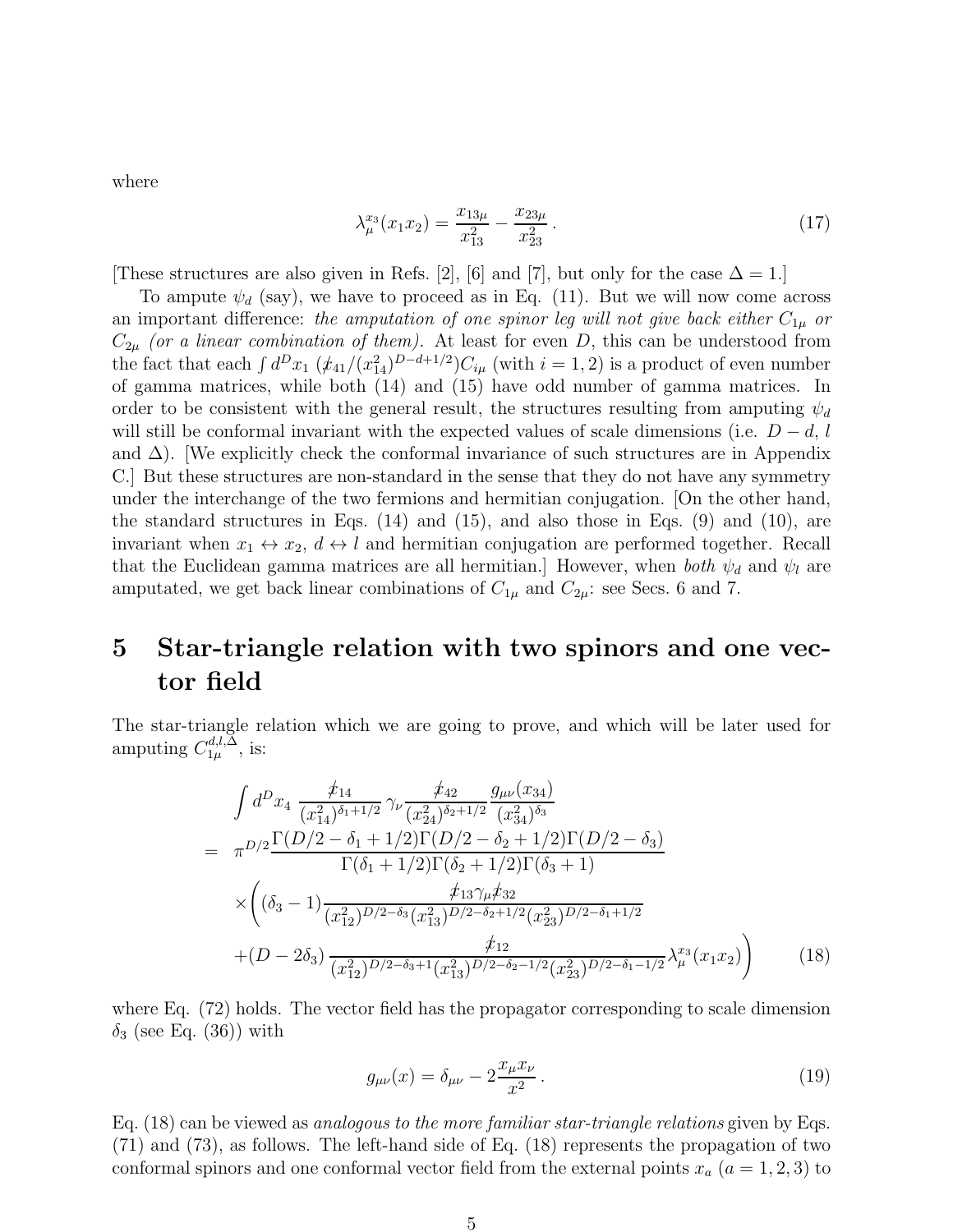the internal vertex  $x_4$  with an interaction  $\gamma_{\nu}$ . The right-hand side is a linear combination of the two available structures (14) and (15).

A check for Eq. (18) can be performed for the case  $\delta_3 = 1$ . In this case, the vector field propagator on the left-hand side is  $g_{\mu\nu}(x_{34})/x_{34}^2 = \partial_{x_3}^{\mu}\partial_{x_3}^{\nu} \ln |x_{34}|$ , that is, longitudinal in  $x_3$ . On the right-hand side, only the second term remains, and this term is also longitudinal in  $x_3$  as follows. Since Eq. (72) now gives  $D/2 - \delta_1 - 1/2 = -(D/2 - \delta_2 - 1/2) = n/2$ (say), the coordinate  $x_3$  now occurs in the combination  $(x_{13}/x_{23})^n \lambda_\mu^{x_3}(x_1x_2)$ , which equals  $-(1/n)\partial_{x_3}^{\mu}(x_{13}/x_{23})^n$ .

A relation previously derived in Refs. [16] and [17] also involved two spinors and one vector field. But there are two important differences between that relation and the relation (18) above. Firstly, the previous relation had a covariant gauge propagator, while the vector field propagator in Eq. (18) is invariant under the standard transformation law for a conformal vector. This is necessary for the amputation of the spinor leg and also the vector leg in the structure  $C_{1\mu}^{d,l,\Delta}$  $1\mu^{a,\mu}_{1\mu}$  [18]. The other difference is that here we have completely general values for the scale dimensions  $\delta_1$ ,  $\delta_2$  and  $\delta_3$ ; this will also be necessary for the present purpose.

The derivation of Eq.  $(18)$ , which is to be presented now, will be along the same lines as followed in Refs. [16] and [17]. We are thus going to use the operator algebraic method due to Isaev [15] which reduces Feynman integrals to products of position and momentum operators  $\hat{q}_i$  and  $\hat{p}_i$  taken between position eigenstates. As explained in Sec. 2 of Ref. [16], this method involves starting from the " $\hat{p}\hat{q}\hat{p}$ " form and passing to the " $\hat{q}\hat{p}\hat{q}$ " form, using the key relation given by Eq. (60). In our case, the idea is to split the left-hand side of Eq. (18) into a longitudinal part and a transverse part, and tackle them as in Sec. 4 of Ref. [16] and Sec. 2 of Ref. [17] respectively. In view of the general values of the scale dimensions, the starting " $\hat{p}\hat{q}\hat{p}$ " forms are somewhat different from that in these references. The starting forms are

$$
\Gamma_{\mu}^{\text{long}} \equiv (\gamma_{\lambda} \gamma_{\nu} \gamma_{\rho} \hat{p}_{\lambda} \hat{p}^{-2\alpha - 1} \hat{q}_{\rho} \hat{q}^{-2(\alpha + \beta) - 1} \hat{p}^{-2\beta}) \hat{p}_{\nu} \hat{p}_{\mu} \hat{p}^{-2}, \qquad (20)
$$

$$
\Gamma^{\text{tr}}_{\mu} \equiv (\gamma_{\lambda} \gamma_{\nu} \gamma_{\rho} \hat{p}_{\lambda} \hat{p}^{-2\alpha - 1} \hat{q}_{\rho} \hat{q}^{-2(\alpha + \beta) - 1} \hat{p}^{-2\beta}) (\delta_{\nu\mu} - \hat{p}_{\nu} \hat{p}_{\mu} \hat{p}^{-2}). \tag{21}
$$

[These are, however, quite similar to the " $\hat{p}\hat{q}\hat{p}$ " form for the three-point function of the Yukawa theory: see Eq. (5) of Ref. [16].] A new element in this calculation is that  $\Gamma_{\mu}^{\text{long}}$  and  $\Gamma^{\text{tr}}_{\mu}$  have to be taken in a precise proportion to result in the structure (19). To determine this proportion, we use the relation

$$
\frac{g_{\mu\nu}(x)}{r^n} = \frac{n-2}{n} \left( \left( \delta_{\mu\nu} - \frac{\partial_\mu \partial_\nu}{\partial^2} \right) + \frac{2D - n - 2}{n - 2} \frac{\partial_\mu \partial_\nu}{\partial^2} \right) \frac{1}{r^n} . \tag{22}
$$

[This formula can be derived by first evaluating  $\partial_\mu \partial_\nu (1/r^{n-2})$ , and hence  $\partial^2 (1/r^{n-2})$ . Here  $r = \sqrt{x_{\mu}x_{\mu}}$ . Since  $\hat{p}^{-2\beta}$  in Eqs. (20) and (21) goes as  $r^{-(D-2\beta)}$  in position space, we need to consider the case  $n = D - 2\beta$  in Eq. (22). Thus we have to start with the " $\hat{p}\hat{q}\hat{p}$ " form

$$
\Gamma_{\mu} = \Gamma_{\mu}^{\text{tr}} + \frac{D + 2\beta - 2}{D - 2\beta - 2} \Gamma_{\mu}^{\text{long}}.
$$
\n(23)

Next, we have to express the position-space matrix elements (that is, between  $\langle x|$  and  $|y\rangle$  of the right-hand sides of Eqs. (20) and (21) in terms of the matrix elements of  $\hat{p}_{\lambda} \hat{p}^{-2\alpha-1}$ ,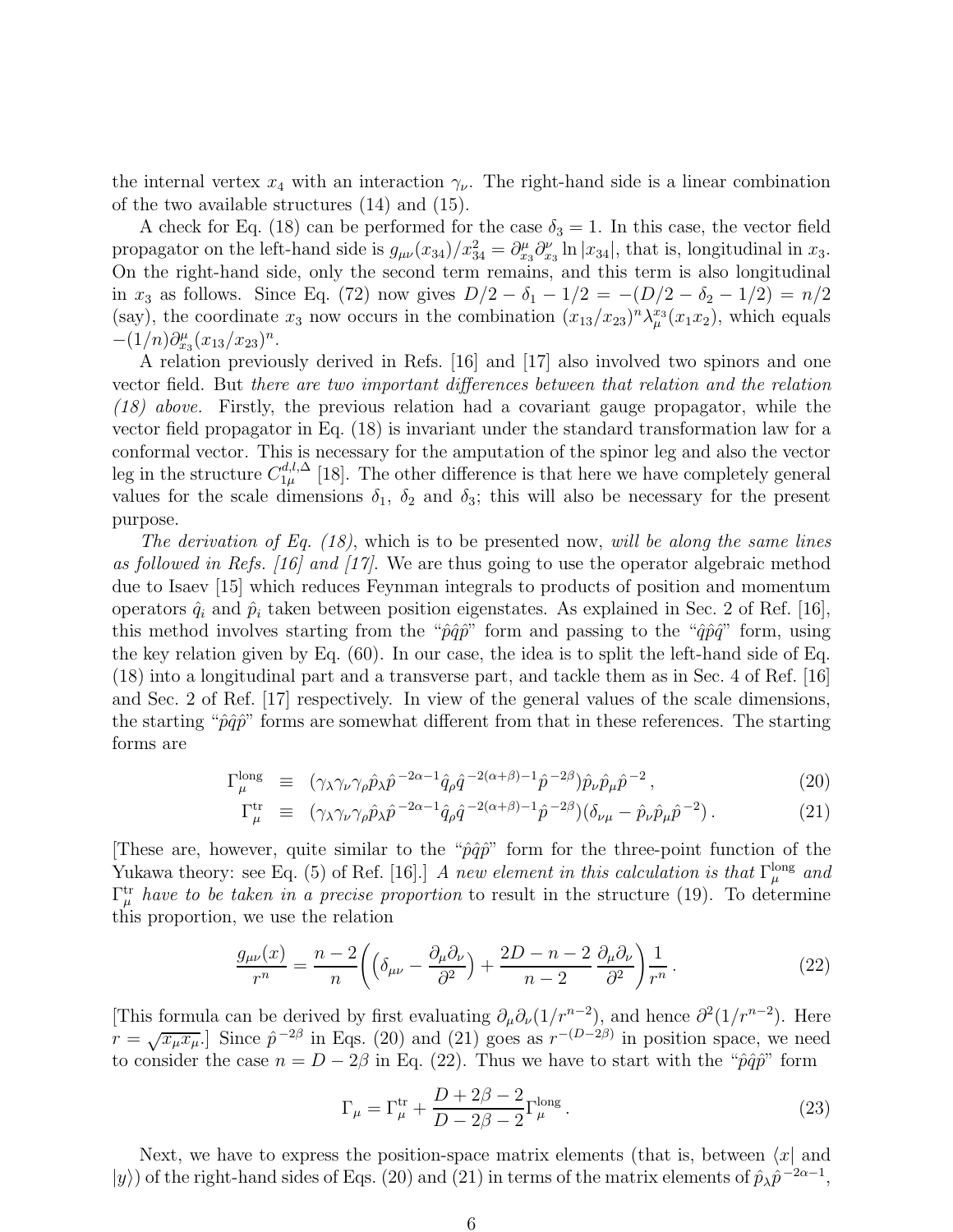$\hat{p}^{-2\beta}$  and  $\hat{p}_{\nu}\hat{p}_{\mu}\hat{p}^{-2}$  from the Appendix of Ref. [16] (see Eqs. (14) and (15) of Ref. [16]). Then we can write down the matrix element of the right-hand side of Eq. (23) using Eq. (22) for  $n = D - 2\beta$ . This leads to

$$
\langle x|\Gamma_{\mu}|y\rangle = \frac{i\Gamma(D/2-\alpha+1/2)\Gamma(D/2-\beta+1)}{\pi^{D}2^{2\alpha+2\beta-1}(D-2\beta-2)\Gamma(\alpha+1/2)\Gamma(\beta)}
$$

$$
\int d^{D}z \frac{\dot{x}-\dot{z}}{|x-z|^{D-2\alpha+1}} \gamma_{\nu} \frac{\dot{z}}{|z|^{2(\alpha+\beta)+1}} \frac{g_{\mu\nu}(y-z)}{|y-z|^{D-2\beta}}.
$$
(24)

On the other hand, we can put  $\Gamma_{\mu}$  in the " $\hat{q}\hat{p}\hat{q}$ " form and then take the matrix element. This involves a long calculation, given in Appendix D (the important points are highlighted after Eqs. (68) and (70).) It leads to

$$
\langle x|\Gamma_{\mu}|y\rangle = \frac{i\Gamma(D/2 - \alpha - \beta + 1/2)}{\pi^{D/2}2^{2\alpha + 2\beta}\Gamma(\alpha + \beta + 1/2)} \frac{x^2(\cancel{x} - \cancel{y})\gamma_{\mu}\cancel{y} + \frac{4\beta}{D - 2\beta - 2}((x - y)^2y_{\mu} + y^2(x - y)_{\mu})\cancel{x}}{x^{2\beta + 2}|x - y|^{D - 2\alpha - 2\beta + 1}y^{2\alpha + 1}}. (25)
$$

The right-hand sides of Eqs. (24) and (25) are now to be equated. After that, we let  $x = x_1 - x_2$  and  $y = x_3 - x_2$ , and also change to a new integration variable  $x_4$  defined by  $z = x_4 - x_2$ . We also define  $\delta_1$ ,  $\delta_2$  and  $\delta_3$  by  $D/2 - \alpha = \delta_1$ ,  $\alpha + \beta = \delta_2$  and  $D/2 - \beta = \delta_3$ . This leads us to the relation given in Eq. (18).

## 6 Spinor leg amputation in  $C^{d,l,\Delta}_{1 \mu}(x_1 x_2 x_3)$

In this Section and the next, we are going to evaluate

$$
\int d^D x_1 d^D x_2 \frac{\not x_{41}}{(x_{14}^2)^{D-d+1/2}} C_{i\mu}^{d,l,\Delta}(x_1 x_2 x_3) \frac{\not x_{25}}{(x_{25}^2)^{D-l+1/2}}, \quad i = 1, 2. \tag{26}
$$

The integration over  $x_1$  amputes  $\psi_d(x_1)$ , while that over  $x_2$  amputes  $\bar{\psi}_l(x_2)$ .

We consider  $C_{1\mu}$  in this Section. From Eqs. (26) and (14), we see that the  $x_1$  integration can be done by using the star-triangle relation of Eq.  $(73)$ . The integration over  $x_2$  then involves

$$
\rlap{\,/}z_2\gamma_\mu\rlap{\,/}z_3 = x_{23}^2\gamma_\nu g_{\mu\nu}(x_{23})\,. \tag{27}
$$

Consequently, this integral is of the form

$$
\int d^D x_2 \frac{\not x_{42}}{x_{24}^{D-d+l-\Delta+1}} \gamma_\nu \frac{\not x_{25}}{(x_{25}^2)^{D-l+1/2}} \frac{g_{\mu\nu}(x_{23})}{x_{23}^{d+l+\Delta-D}} \tag{28}
$$

which can be evaluated by using the star-triangle relation of Eq. (18). We thus get

$$
\int d^D x_1 d^D x_2 S_d^{-1}(x_{41}) C_{1\mu}^{d,l,\Delta}(x_1 x_2 x_3) S_l^{-1}(x_{25})
$$
\n
$$
= F(d,l,\Delta) \times (d+l-\Delta) \left( \frac{d+l+\Delta-D-2}{2} C_{1\mu}^{D-d,D-l,\Delta}(x_4 x_5 x_3) + (2D-d-l-\Delta) C_{2\mu}^{D-d,D-l,\Delta}(x_4 x_5 x_3) \right)
$$
\n(29)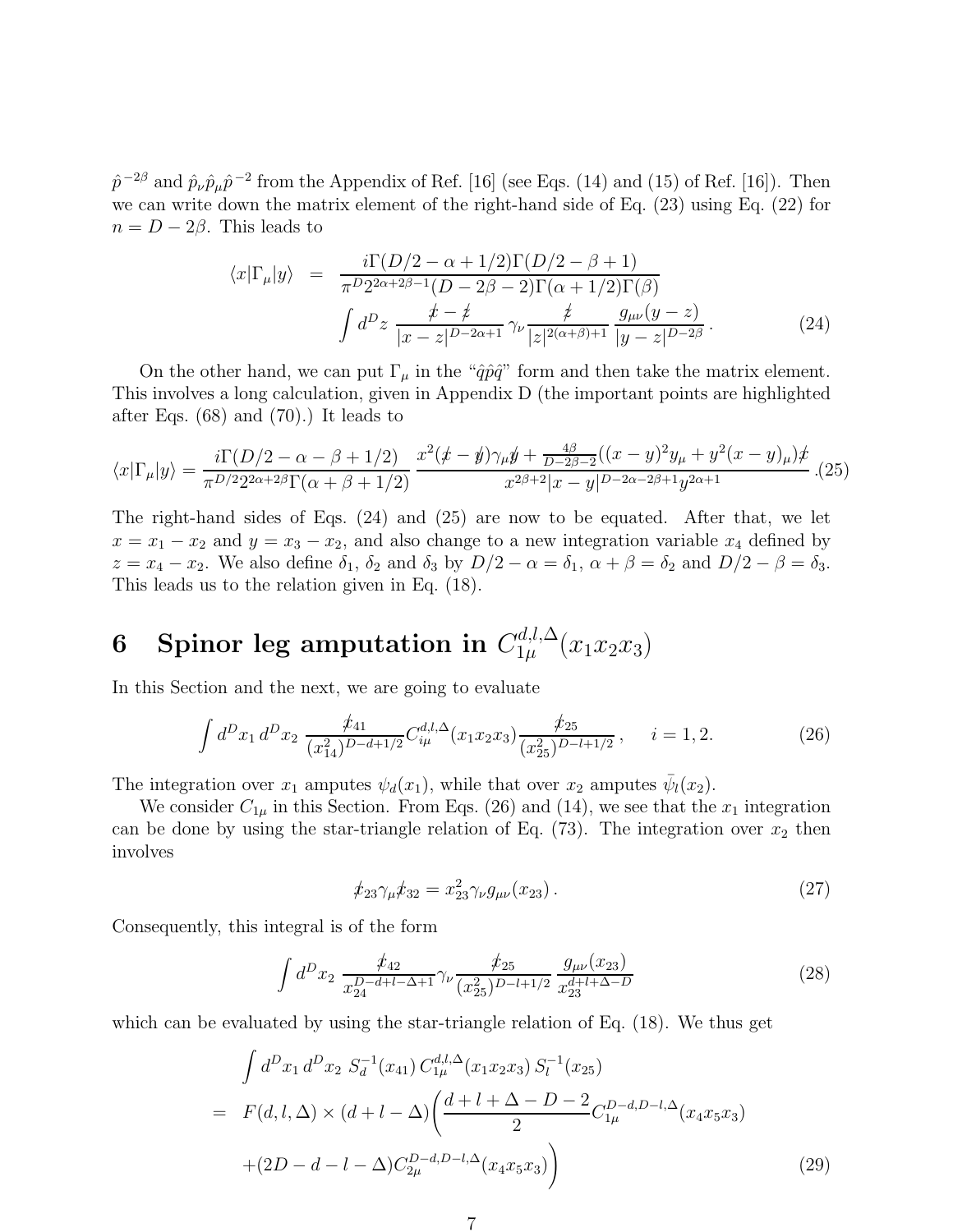where  $S_d^{-1}$  and  $S_l^{-1}$  are as in Eq. (8), and the coefficient  $F(d, l, \Delta)$  is given by

$$
F(d, l, \Delta) = \frac{\pi^{-D}}{2N^2} \frac{\Gamma(d + \frac{1}{2})\Gamma(l + \frac{1}{2})\Gamma(\frac{D - d - l + \Delta}{2})\Gamma(\frac{2D - d - l - \Delta}{2})}{\Gamma(\frac{D}{2} - d + \frac{1}{2})\Gamma(\frac{D}{2} - l + \frac{1}{2})\Gamma(\frac{d + l - \Delta + 2}{2})\Gamma(\frac{d + l + \Delta - D + 2}{2})}.
$$
(30)

## 7 Spinor leg amputation in  $C_{2\mu}^{d,l,\Delta}(x_1x_2x_3)$

Using Eq. (15), we write down the integral (26) for  $C_{2\mu}$  in full. There are two terms. On interchanging the integration variables  $x_1, x_2$  in the second term, we find that the integral under consideration is

$$
\int d^D x_1 d^D x_2 \frac{\not x_{41}}{(x_{14}^2)^{D-d+1/2}} \frac{\not x_{12}}{x_{12}^{d+l-\Delta+2}} \frac{x_{13\mu}}{x_{13}^{d-l+\Delta+1}} \frac{1}{x_{23}^{l-d+\Delta-1}} \frac{\not x_{25}}{(x_{25}^2)^{D-l+1/2}} + \left(\text{hermitian conjugate}, x_4 \leftrightarrow x_5, d \leftrightarrow l\right) \tag{31}
$$

Let us evaluate the first term in  $(31)$ . First we perform the  $x_2$  integration using Eq.  $(73)$ . Then the remaining  $x_1$  integral is of the form

$$
\int d^D x_1 \frac{\not x_{41}}{x_{14}^{2(D-d)+1}} \frac{\not x_{13} x_{13\mu}}{x_{13}^{d+l+\Delta-D+2}} \frac{1}{x_{15}^{D+d-l-\Delta+1}} \n= \frac{1}{D-d-l-\Delta} \bigg( \Big( \frac{1}{2(D-d)-1} \frac{\partial}{\partial \not x_4} \frac{\partial}{\partial x_{3\mu}} I \Big) \not x_{43} + \frac{\partial}{\partial x_{3\mu}} I \bigg),
$$
\n(32)

where

$$
I = \int d^D x_1 \frac{1}{x_{14}^{2(D-d)-1} x_{13}^{d+l+\Delta-D} x_{15}^{D+d-l-\Delta+1}}.
$$
 (33)

The right-hand side of Eq. (32) is obtained by writing  $\dot{x}_{13} = \dot{x}_{43} - \dot{x}_{41}$  on the left-hand side. Now I can be evaluated by using Eq.  $(71)$ . After some algebra, the first term in  $(31)$  is found to be

$$
\frac{\left((l-d+\Delta-1)x_{35}^2x_{34\mu}+(2d-D+1)x_{34}^2x_{35\mu}\right)\frac{\neq_{45}}{x_{45}^2}+\frac{l-d+\Delta-1}{2D-d-l-\Delta}x_{43}\gamma_{\mu}x_{35}}{x_{34}^{l-d+\Delta+1}x_{35}^{d-l+\Delta+1}x_{45}^{2D-d-l-\Delta}}\tag{34}
$$

multiplied with a coefficient which is symmetric in  $d$  and  $l$ . Then adding the second term in (31), we finally arrive at

$$
\int d^D x_1 d^D x_2 S_d^{-1}(x_{41}) C_{2\mu}^{d,l,\Delta}(x_1 x_2 x_3) S_l^{-1}(x_{25})
$$
\n
$$
= F(d,l,\Delta) \times \left( (\Delta - 1) C_{1\mu}^{D-d,D-l,\Delta}(x_4 x_5 x_3) + \frac{(2D - d - l - \Delta)(d + l - \Delta - D + 2)}{2} C_{2\mu}^{D-d,D-l,\Delta}(x_4 x_5 x_3) \right) \tag{35}
$$

where the coefficient  $F(d, l, \Delta)$  is given by Eq. (30).

For the special case of  $\Delta = 1$ , the amputation of spinor legs in  $C_{2\mu}$  can be done much more easily. The reason is that in this case the  $x_3$ -dependent part in  $C_{2\mu}$  equals  $(\partial/\partial x_{3\mu})(x_{23}/x_{13})^{d-l}$ , and we need to just apply Eq. (73).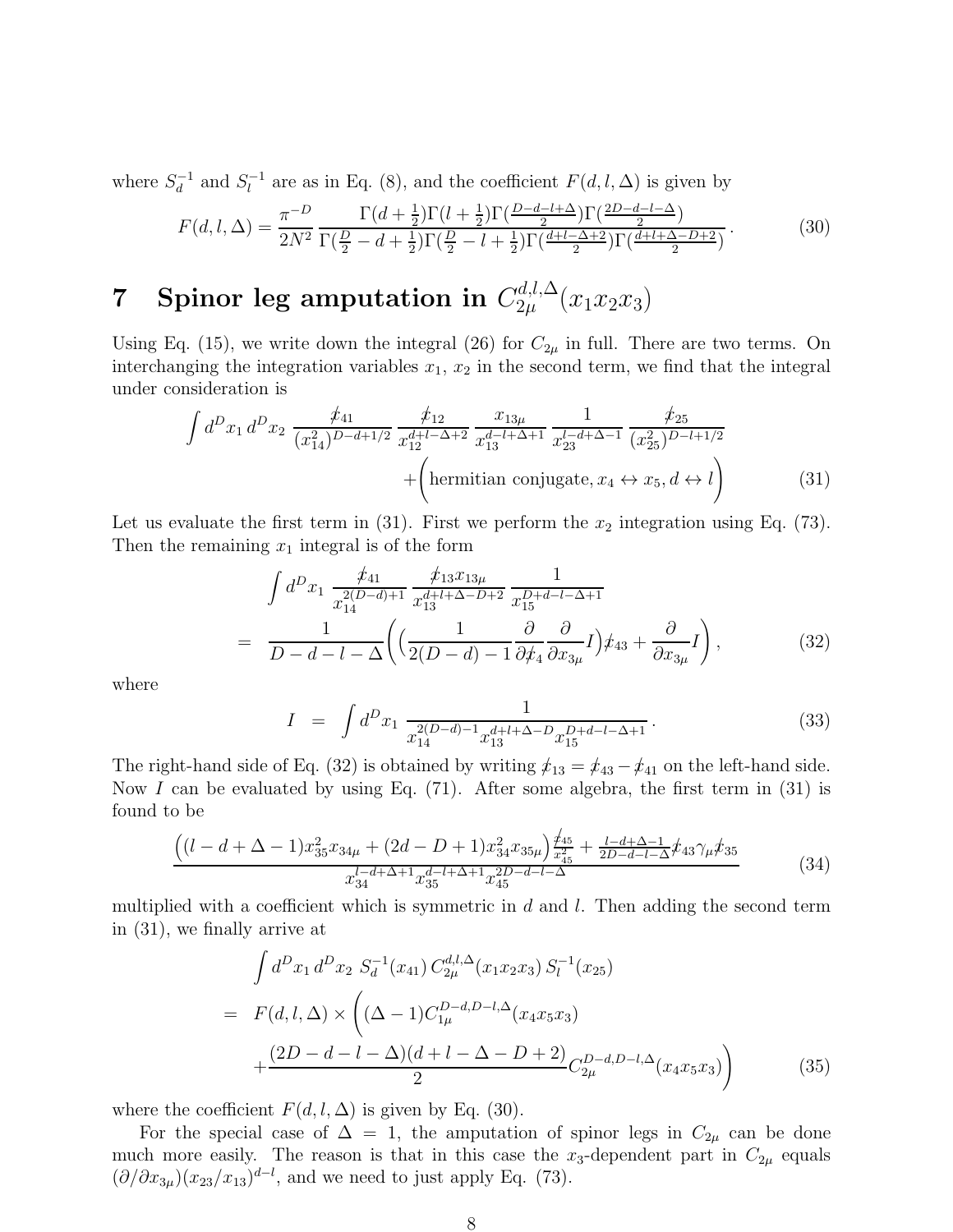# 8 Vector leg amputation in  $C^{d,l,\Delta}_{1\mu}(x_1x_2x_3)$  and  $C^{d,l,\Delta}_{2\mu}(x_1x_2x_3)$

The vector field two-point function and its inverse are given by

$$
D_{\mu\nu}(x_{12}) = N \frac{g_{\mu\nu}(x_{12})}{(x_{12}^2)^{\Delta}},
$$
  
\n
$$
D_{\mu\nu}^{-1}(x_{12}) = \frac{\pi^{-D}}{N} \frac{\Delta}{D - \Delta - 1} \frac{\Gamma(\Delta - 1)\Gamma(D - \Delta + 1)}{\Gamma(\frac{D}{2} - \Delta)\Gamma(\Delta - \frac{D}{2})} \frac{g_{\mu\nu}(x_{12})}{(x_{12}^2)^{D - \Delta}}.
$$
\n(36)

They satisfy

$$
\int d^D x_2 \ D_{\mu\nu}(x_{12}) D_{\nu\rho}^{-1}(x_{23}) = \int d^D x_2 \ D_{\mu\nu}^{-1}(x_{12}) D_{\nu\rho}(x_{23}) = \delta_{\mu\rho} \delta^{(D)}(x_{13}). \tag{37}
$$

The amputation equations are

$$
\int d^D x_3 C_{1\mu}^{d,l,\Delta}(x_1 x_2 x_3) D_{\mu\nu}^{-1}(x_{34}) = F'(d,l,\Delta) \times \left( (D - \Delta - 1) C_{1\nu}^{d,l,D-\Delta}(x_1 x_2 x_4) + (2\Delta - D) C_{2\nu}^{d,l,D-\Delta}(x_1 x_2 x_4) \right), \tag{38}
$$

which is obtained by using Eq. (18), and

$$
\int d^D x_3 C_{2\mu}^{d,l,\Delta}(x_1 x_2 x_3) D_{\mu\nu}^{-1}(x_{34}) = F'(d,l,\Delta) \times (\Delta - 1) C_{2\nu}^{d,l,D-\Delta}(x_1 x_2 x_4), \tag{39}
$$

which is obtained by using Eq. (74). Here the coefficient  $F'(d, l, \Delta)$  is given by

$$
F'(d, l, \Delta) = \frac{\pi^{-D/2}}{N} \frac{\Delta}{D - \Delta - 1} \frac{\Gamma(\Delta - 1)\Gamma(\frac{D - d + l - \Delta + 1}{2})\Gamma(\frac{D - l + d - \Delta + 1}{2})}{\Gamma(\frac{D}{2} - \Delta)\Gamma(\frac{d - l + \Delta + 1}{2})\Gamma(\frac{l - d + \Delta + 1}{2})}.
$$
(40)

### 9 Checking results by amputation in  $C_{1\mu} - C_{2\mu}$

First consider the case  $\Delta = D - 1$ , which is the scale dimension of the current. In this case we have the relation

$$
\frac{\partial}{\partial x_{3\mu}} \left( C_{1\mu}^{d,l,D-1}(x_1 x_2 x_3) - C_{2\mu}^{d,l,D-1}(x_1 x_2 x_3) \right) = 0. \tag{41}
$$

[The case  $d = l$  of Eq. (41) is consistent with the fact that both  $C_{1\mu}$  and  $C_{2\mu}$  satisfy

$$
\frac{\partial}{\partial x_{3\mu}} C_{1\mu}^{d,d,D-1}(x_1 x_2 x_3) = \frac{\partial}{\partial x_{3\mu}} C_{2\mu}^{d,d,D-1}(x_1 x_2 x_3) = -\frac{2\pi^{D/2}}{\Gamma(D/2)} (\delta(x_{13}) - \delta(x_{23})) \frac{\dot{\mathcal{X}}_{12}}{x_{12}^{2d+1}},\tag{42}
$$

which is the Ward identity in position space.] Now from Eq. (26), we see that  $\partial/\partial x_{3\mu}$ commutes with the operation of spinor leg amputation (also,  $\Delta$  stays  $D-1$  after this amputation). Thus, the combination  $C_{1\mu} - C_{2\mu}$  should continue to be of this form after the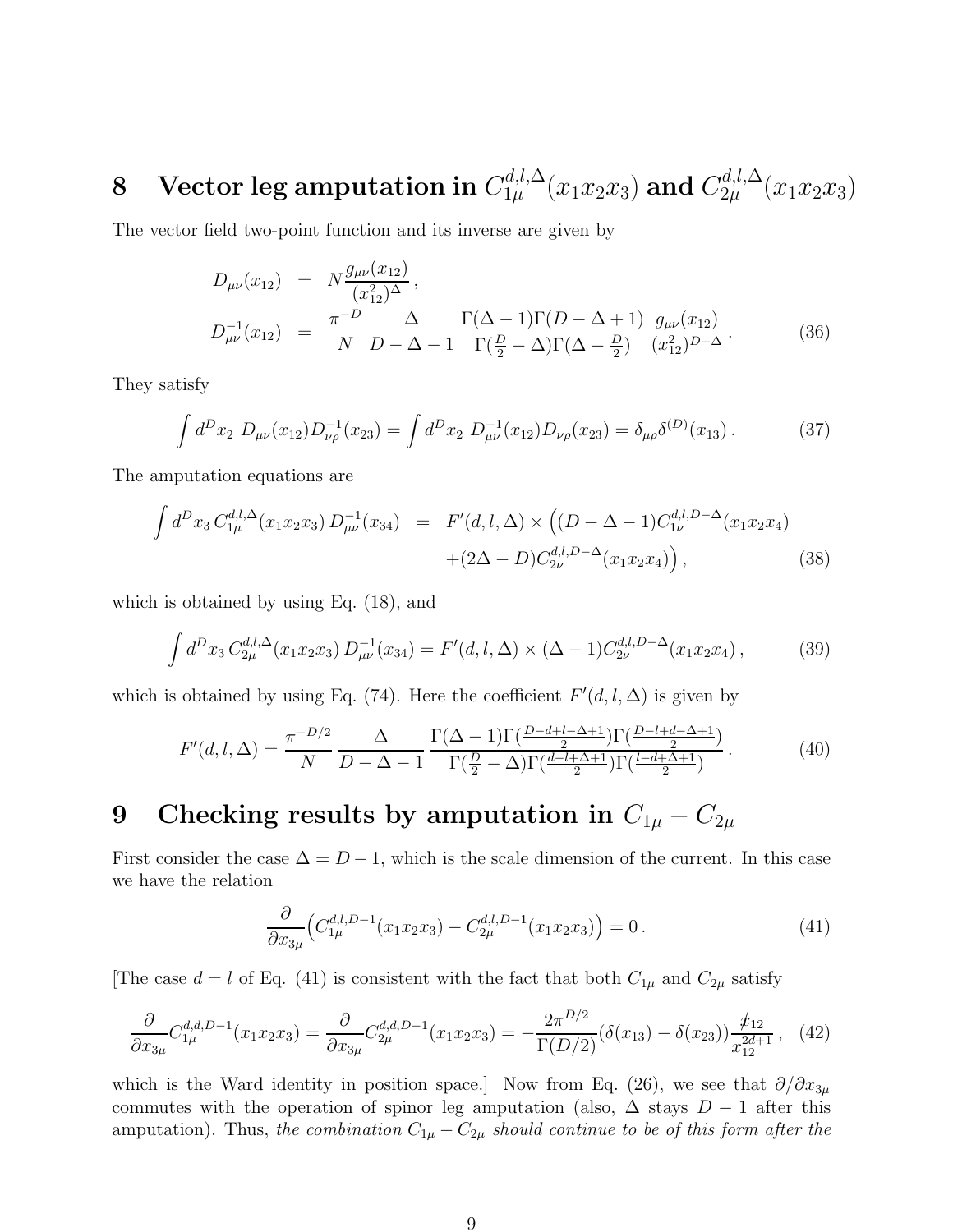spinor legs are amputed. Indeed, by putting  $\Delta = D - 1$  in Eqs. (29) and (35) and taking the difference, we obtain

$$
\int d^D x_1 d^D x_2 S_d^{-1}(x_{41}) \left( C_{1\mu}^{d,l,D-1}(x_1 x_2 x_3) - C_{2\mu}^{d,l,D-1}(x_1 x_2 x_3) \right) S_l^{-1}(x_{25})
$$
\n
$$
= \frac{1}{2} F(d,l,D-1) \times (d+l-1)(d+l-D-1)
$$
\n
$$
\times \left( C_{1\mu}^{D-d,D-l,D-1}(x_4 x_5 x_3) - C_{2\mu}^{D-d,D-l,D-1}(x_4 x_5 x_3) \right)
$$
\n(43)

This serves as a check on the coefficients obtained in Eqs. (29) and (35).

Next, for any d, l and  $\Delta$ , the two structures satisfy the relation

$$
\text{Tr}\left[\dot{x}_{12}\left(C_{1\mu}^{d,l,\Delta}(x_1x_2x_3) - C_{2\mu}^{d,l,\Delta}(x_1x_2x_3)\right)\right] = 0\,. \tag{44}
$$

Now vector leg amputation involves only  $x_3$ . So  $C_{1\mu} - C_{2\mu}$  should stay in this combination after the vector leg is amputed. From Eqs. (38) and (39), we indeed find that

$$
\int d^D x_3 \left( C_{1\mu}^{d,l,\Delta} (x_1 x_2 x_3) - C_{2\mu}^{d,l,\Delta} (x_1 x_2 x_3) \right) D_{\mu\nu}^{-1} (x_{34})
$$
\n
$$
= F'(d,l,\Delta) \times (D - \Delta - 1) \left( C_{1\nu}^{d,l,D-\Delta} (x_1 x_2 x_4) - C_{2\nu}^{d,l,D-\Delta} (x_1 x_2 x_4) \right), \tag{45}
$$

which checks the coefficients in the amputation equations.

### 10 Conclusion

We have derived a new star-triangle relation involving two spinors and one vector field, with general values of the scale dimensions. The relation has been applied to amputation of conformal invariant three-point function involving these fields. The star-triangle relation can be of general use in conformal field theoretical context.

Amputed Green functions are the coefficients of the various quasi-primary fields in the conformal partial wave expansion of the product of two field operators, and thereby enter the partial wave expansion of the four-point function. Two examples of application of amputation equations in these context are the solution of the Thirring model in Ref. [1] and the calculation of various unparticle processes in the Sommerfield model in Ref. [9]. We have extended the existing work on amputation of conformal Green functions to the next complicated case involving two spinors and a vector field, With the infrared limit of massless  $QED<sub>3</sub>$  as one of the possible areas of application.

A general discussion of conformal partial wave expansion for the case of more than one independent invariant structure is given in Ref. [2]. (That discussion does not deal with spinor legs, but the presence of more than one structure applies to our work also.) In this case, the proper choice of linear combination of the independent structures is determined by the orthogonality condition, which involves amputed Green functions [19]. The partial wave expansion then takes a diagonal form. Amputation equations will thus be necessary for finding explicit realization of such a situation.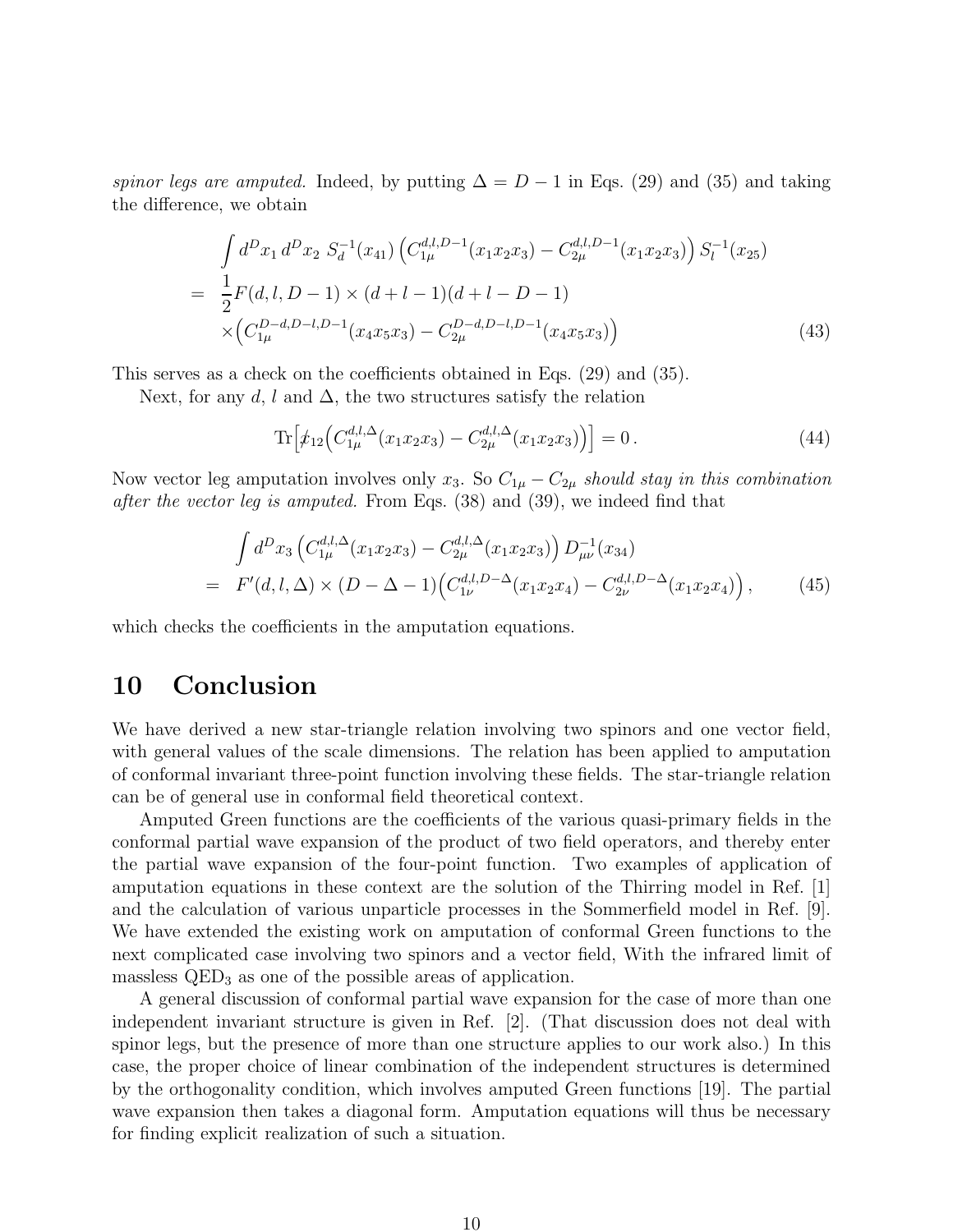#### Acknowledgement

The author completed writing up the first version of this work during a visit to IMSc, Chennai. He thanks IMSc for kind hospitality and H. S. Sharatchandra for useful discussion during the visit.

### Appendices

#### A Inverse of two-point function

The inverses of the two-point functions are given in Eqs. (1), (8) and (36). Once we settle for a value of  $N$  in any of these equations, the coefficient of the inverse two-point function gets fixed by an integral like  $\int d^D x_2 x_{12}^{-2d} x_{23}^{-2(D-d)}$  (this is for the scalar field). In this Appendix, we indicate how such integrals can be evaluated.

For the scalar field, we have

$$
\int d^D x_2 \frac{1}{x_{12}^{2d}} \frac{1}{x_{23}^{2(D-d)}} = \int d^D x_2 \frac{\langle x_1 | \hat{p}^{-2(D/2-d)} | x_2 \rangle}{a(D/2-d)} \frac{\langle x_2 | \hat{p}^{-2(d-D/2)} | x_3 \rangle}{a(d-D/2)},\tag{46}
$$

using  $\langle x|\hat{p}^{-2\alpha}|y\rangle = a(\alpha)|x-y|^{-(D-2\alpha)}$ , with  $a(\alpha)$  given in the Appendix of Ref. [16]. Using  $\int d^D x_2 |x_2\rangle\langle x_2| = 1$ , we can then evaluate the right-hand side of Eq. (46).

For the spinor field, we can similarly evaluate  $\int d^D x_2 \, (\not x_{12}/x_{12}^{2d+1}) (\not x_{23}/x_{23}^{2(D-d)+1})$  by using the expression for  $\langle x|\hat{p}_i\hat{p}^{-2\alpha}|y\rangle$  given in the Appendix of Ref. [16]. Finally, for the vector field we need to evaluate the integral  $\int d^D x_2 \left( g_{\mu\nu}(x_{12})/x_{12}^{2\Delta} \right) \left( g_{\nu\rho}(x_{23})/x_{23}^{2(D-\Delta)} \right)$ . Here the method is to use Eq. (22), and convert this integral to a differential operator acting on the integral given in Eq. (46).

### B General treatment of amputation of spinor leg and vector leg

Here we demonstrate the result that amputation replaces a spinor or vector field by its its conformal partner in a Green function using the specific case of the three-point function. This extends the demonstration for scalar field given in Ref. [3].

For amputation of the *spinor leg*, we want to show that (compare with Eq.  $(4)$  for the scalar field)

$$
\langle \tilde{\psi}_d(x_4) \bar{\psi}_l(x_2) \Phi_\mu^\Delta(x_3) \rangle \equiv \int d^D x_1 S_d^{-1}(x_4 - x_1) \langle \psi_d(x_1) \bar{\psi}_l(x_2) \Phi_\mu^\Delta(x_3) \rangle \tag{47}
$$

is a three-point function with dimensions  $D - d$ , l and  $\Delta$  for the three fields. For this, we need to check that it satisfies the invariance condition for the three-point function with these scale dimensions under conformal inversion and under scale transformation.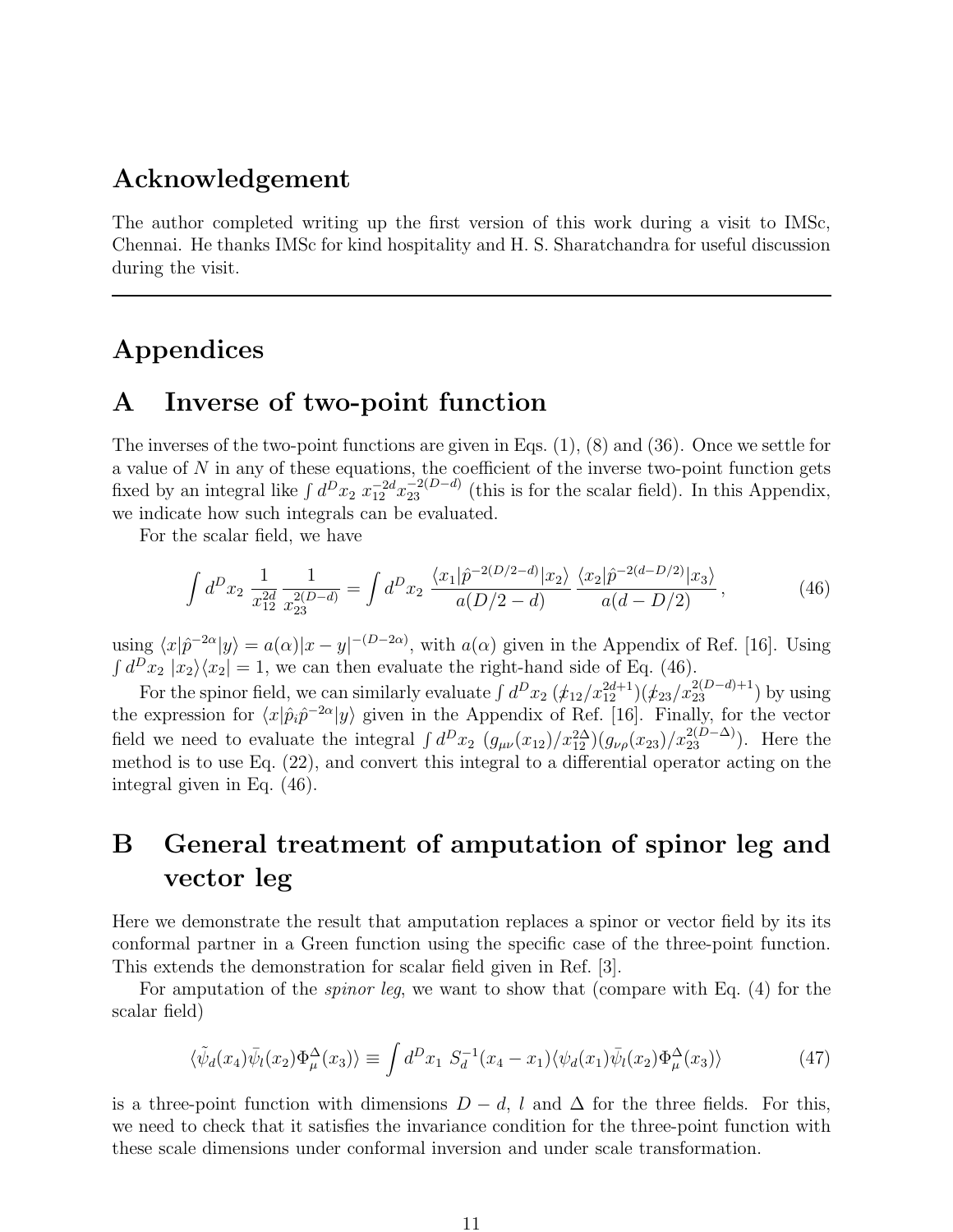Let us consider first conformal inversion:  $x_{\mu} \to Rx_{\mu} = x_{\mu}/x^2$ . Under this operation, the various (Euclidean) fields transform as [3]

$$
\psi'_d(x) = \frac{\not x}{(x^2)^{d+1/2}} \psi_d(Rx), \quad \bar{\psi'}_l(x) = \bar{\psi}_l(Rx) \frac{\not x}{(x^2)^{l+1/2}}, \tag{48}
$$

$$
\Phi_{\mu}^{\prime \Delta}(x) = \frac{g_{\mu\nu}(x)}{(x^2)^{\Delta}} \Phi_{\nu}^{\Delta}(Rx) \,. \tag{49}
$$

So the invariance condition  $\langle \psi_d(x_1)\overline{\psi}_l(x_2)\Phi_\mu^\Delta(x_3)\rangle = \langle \psi'_d(x_1)\overline{\psi'}_l(x_2)\Phi_\mu^\Delta(x_3)\rangle$  implies that

$$
\langle \psi_d(x_1)\bar{\psi}_l(x_2)\Phi_\mu^\Delta(x_3)\rangle = \frac{g_{\mu\nu}(x_3)}{(x_1^2)^{d+1/2}(x_2^2)^{l+1/2}(x_3^2)^\Delta} \, \dot{\mathcal{F}}_1 \langle \psi_d(Rx_1)\bar{\psi}_l(Rx_2)\Phi_\nu^\Delta(Rx_3)\rangle \dot{\mathcal{F}}_2 \,. \tag{50}
$$

Similarly, the condition  $\langle \psi_d(x_1)\bar{\psi}_d(x_2)\rangle = \langle \psi'_d(x_1)\bar{\psi'}_d(x_2)\rangle$  implies that

$$
S_d^{-1}(x_4 - x_1) = \frac{1}{(x_1^2 x_4^2)^{D-d+1/2}} \dot{x}_4 S_d^{-1}(Rx_4 - Rx_1) \dot{x}_1 , \qquad (51)
$$

since  $S_d^{-1}$  $d_d^{-1}$  is the two-point function of a spinor of dimension  $D - d$  (see Eq. (8)). We insert Eqs. (50) and (51) on the right-hand side of Eq. (47), and then let  $x_1 \to Rx_1$  (so  $x_1^2 \to 1/x_1^2$ and  $d^D x_1 \rightarrow d^D x_1 (x_1^2)^{-D}$ . Comparing the resulting expression with Eq. (47) again, we get

$$
\langle \tilde{\psi}_d(x_4) \bar{\psi}_l(x_2) \Phi_\mu^\Delta(x_3) \rangle = \frac{g_{\mu\nu}(x_3)}{(x_4^2)^{D-d+1/2} (x_2^2)^{l+1/2} (x_3^2)^\Delta} \dot{\mathcal{F}}_4 \langle \tilde{\psi}_d(Rx_4) \bar{\psi}_l(Rx_2) \Phi_\nu^\Delta(Rx_3) \rangle \dot{\mathcal{F}}_2. \tag{52}
$$

Comparing this with Eq. (50) leads to the desired conclusion.

For the scale transformation  $x_{\mu} \to \lambda x_{\mu}$ , we proceed along similar lines, using  $\psi_d'(x) =$  $\lambda^d \psi_d(\lambda x)$ ,  $\bar{\psi'}_l(x) = \lambda^l \bar{\psi}_l(\lambda x)$ , and  $\Phi'^{\Delta}_{\mu}(x) = \lambda^{\Delta} \bar{\Phi}^{\Delta}_{\mu}(\lambda x)$ . Amputation of  $\bar{\psi}_l$  can be handled similarly.

For amputation of the vector leg, we have to show that

$$
\langle \psi_d(x_1)\overline{\psi}_l(x_2)\tilde{\Phi}^{\Delta}_{\nu}(x_4)\rangle \equiv \int d^D x_3 \langle \psi_d(x_1)\overline{\psi}_l(x_2)\Phi^{\Delta}_{\mu}(x_3)\rangle D^{-1}_{\mu\nu}(x_{34})
$$
(53)

is a three-point function with dimensions d, l and  $D - \Delta$  for the three fields. The condition  $\langle \Phi_{\mu}^{\Delta}(x_1) \Phi_{\nu}^{\Delta}(x_2) \rangle = \langle \Phi_{\mu}^{\prime \Delta}(x_1) \Phi_{\nu}^{\prime \Delta}(x_2) \rangle$  implies that

$$
D_{\mu\nu}^{-1}(x_{34}) = \frac{g_{\mu\rho}(x_3)g_{\nu\sigma}(x_4)}{(x_3^2x_4^2)^{D-\Delta}} D_{\rho\sigma}^{-1}(Rx_{34})
$$
\n(54)

since  $D^{-1}_{\mu\nu}$  is the two-point function of a vector field of dimension  $D - \Delta$ . We insert Eqs. (50) and (54) in the right-hand side of Eq. (53), then let  $x_3 \to Rx_3$  and follow the procedure adopted for  $\psi_d$ .

### C Conformal invariance of structures obtained by amputing one spinor leg

In this Appendix, we directly check that the structures obtained by amputing one spinor leg in  $C_{1\mu}$  are indeed conformal invariant, albeit non-standard, structures. Amputing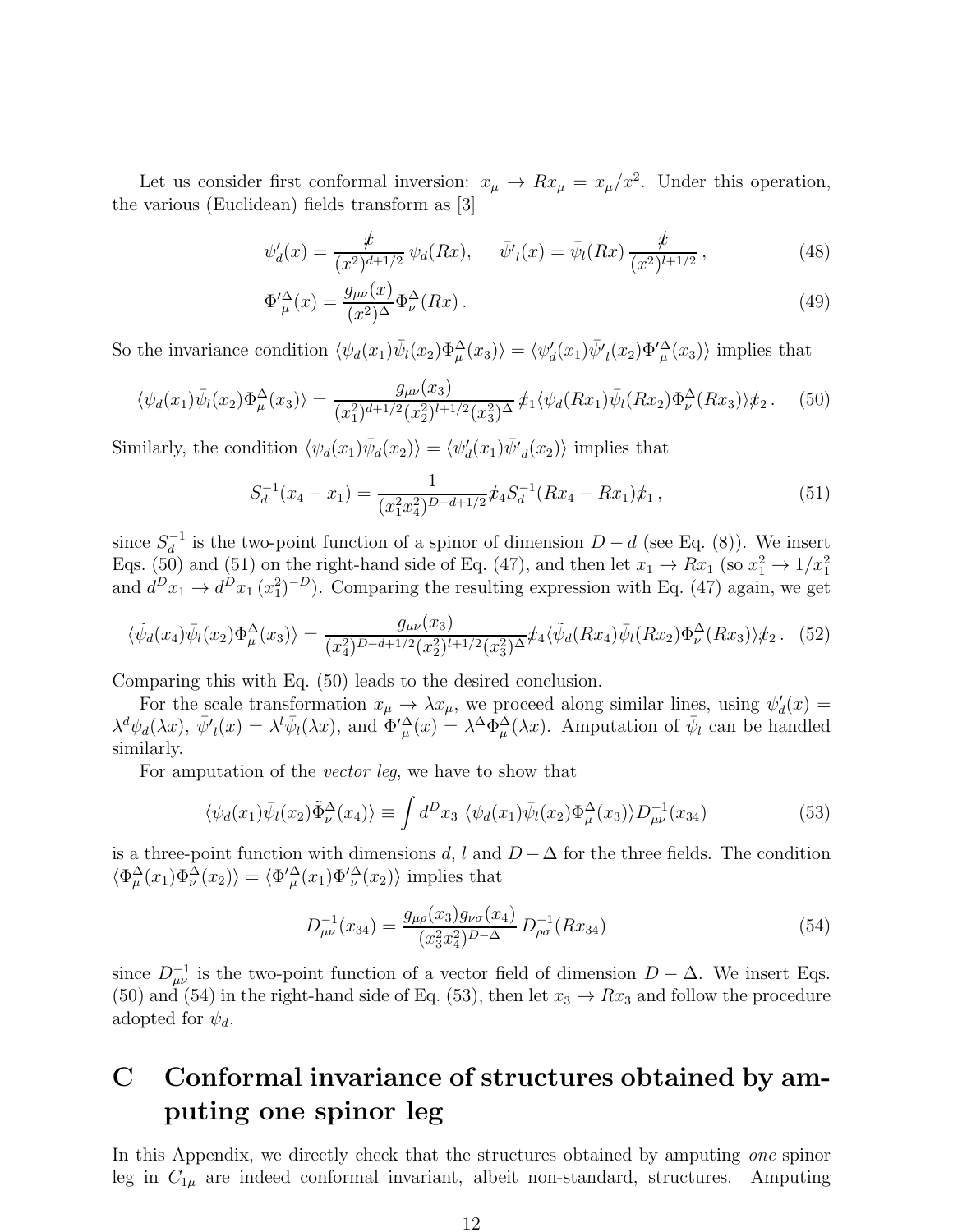only  $\psi_d(x_1)$  in  $C_{1\mu}^{d,l,\Delta}$  $_{1\mu}^{d,l,\Delta}(x_1x_2x_3)$  by using  $S_d^{-1}(x_{14})$  (see Sec. 6), we obtain the structure  $(\frac{t_{42}}{x_{24}}^{D-d+l-\Delta+1})\gamma_{\nu}(g_{\mu\nu}(x_{23})/x_{23}^{d+l+\Delta-D})(1/x_{34}^{D-d-l+\Delta}).$  This should be a conformal invariant structure for  $\langle \psi_{D-d}(x_4)\overline{\psi}_l(x_2)\Phi_\mu^\Delta(x_3)\rangle$ . Equivalently,

$$
\frac{\not x_{12}}{x_{12}^{d+l-\Delta+1}} \gamma_{\nu} \frac{g_{\mu\nu}(x_{23})}{x_{23}^{l-d+\Delta}} \frac{1}{x_{13}^{d-l+\Delta}} \tag{55}
$$

should be a conformal invariant structure for  $\langle \psi_d(x_1)\overline{\psi}_l(x_2)\Phi_\mu^\Delta(x_3)\rangle$ .

Our aim is to check the invariance condition expressed in Eq. (50) for this structure. This amounts to showing that the expression (55) equals the expression

$$
\frac{g_{\mu\nu}(x_3)}{x_{12}^{d+l-\Delta+1}x_{23}^{l-d+\Delta}x_{13}^{d-l+\Delta}}\, \dot{x}_1 \left(\frac{\dot{x}_1}{x_1^2} - \frac{\dot{x}_2}{x_2^2}\right) \gamma_\rho g_{\nu\rho}(Rx_{23}) \dot{x}_2 \tag{56}
$$

(where we used  $Rx_{12} = x_{12}/(|x_1||x_2|)$ ). The equality of the two expressions can be shown by using  $g_{\nu\rho}(Rx_{23}) = g_{\nu\lambda}(x_3)g_{\lambda\kappa}(x_{23})g_{\kappa\rho}(x_2), g_{\mu\nu}(x_3)g_{\nu\lambda}(x_3) = \delta_{\mu\lambda}$ , and  $\gamma_{\rho}g_{\kappa\rho}(x_2) = -\frac{\hbar}{2}\gamma_{\kappa}\frac{\hbar}{2}x_2^2$ .

Similarly, by amputing only  $\bar{\psi}_l$  in  $C_{1\mu}^{d,l,\Delta}(x_1x_2x_3)$  we get another conformal-invariant structure for  $\langle \psi_a(x_1) \overline{\psi}_l(x_2) \Phi_\mu^\Delta(x_3)$ , namely,

$$
\gamma_{\nu} \frac{g_{\mu\nu}(x_{13})}{x_{13}^{d-l+\Delta}} \frac{\dot{x}_{12}}{x_{12}^{d+l-\Delta+1}} \frac{1}{x_{23}^{l-d+\Delta}}.
$$
\n(57)

The structures (55) and (57), being products of even number of gamma matrices, are independent of  $C_{1\mu}$  and  $C_{2\mu}$ , which are products of odd number of gamma matrices. The former are, however, not invariant under interchange of the two fermions and simultaneous hermitian conjugation. But they are valid structures if the two fermions in the Green function are not identical.

By amputing one spinor leg in  $C_{2\mu}$  also, we get non-standard structures, which are more complicated than the two structures (55) and (57).

### D Some steps in the derivation of the star-triangle relation of Sec. 5

Here we show how to express  $\Gamma_{\mu}$  as given by Eqs. (20), (21) and (23) in the " $\hat{q}\hat{p}\hat{q}$ " form, and arrive at Eq. (25). For  $\Gamma_{\mu}^{\text{long}}$ , we follow Sec. 4 of Ref. [16]. Thus, we write

$$
\langle x|\Gamma_{\mu}^{\text{long}}|y\rangle = -i\frac{\partial_{\mu}^{y}}{(\partial^{2})^{y}}\langle x|\Gamma'|y\rangle ,\qquad(58)
$$

$$
\Gamma' = \gamma_{\lambda} \gamma_{\nu} \gamma_{\rho} \hat{p}_{\lambda} \hat{p}^{-2\alpha - 1} \hat{q}_{\rho} \hat{q}^{-2(\alpha + \beta) - 1} \hat{p}^{-2\beta} \hat{p}_{\nu} . \tag{59}
$$

 $\left[\text{In } \langle x | \Gamma_{\mu}^{\text{long}} | y \rangle$ , we insert  $\int d^D z |z\rangle \langle z|$  just after  $\hat{p}_{\nu}$ . Now  $\langle z | \hat{p}_{\mu} \hat{p}^{-2} | y \rangle = -i \partial_{\mu}^y / (\partial^2)^y \delta^{(D)}(y-z)$ , and  $\partial_{\mu}^{y} / (\partial^{2})^{y}$  can be taken outside the integral over z.]

In going from " $\hat{p}\hat{q}\hat{p}$ " to the " $\hat{q}\hat{p}\hat{q}$ " form, the essential idea is to move  $\hat{q}_{\mu}$  (or  $\hat{p}_{\mu}$ ) through powers of  $\hat{p}^2$  (or  $\hat{q}^2$ ) by using  $[\hat{q}_{\mu}, \hat{p}^{2\alpha}] = i2\alpha\hat{p}^{2\alpha-2}\hat{p}_{\mu}$  (or  $[\hat{p}_{\mu}, \hat{q}^{2\alpha}] = -i2\alpha\hat{q}^{2\alpha-2}\hat{q}_{\mu}$ ), so that one can use the key relation

$$
\hat{p}^{-2\alpha}\hat{q}^{-2(\alpha+\beta)}\hat{p}^{-2\beta} = \hat{q}^{-2\beta}\hat{p}^{-2(\alpha+\beta)}\hat{q}^{-2\alpha},\tag{60}
$$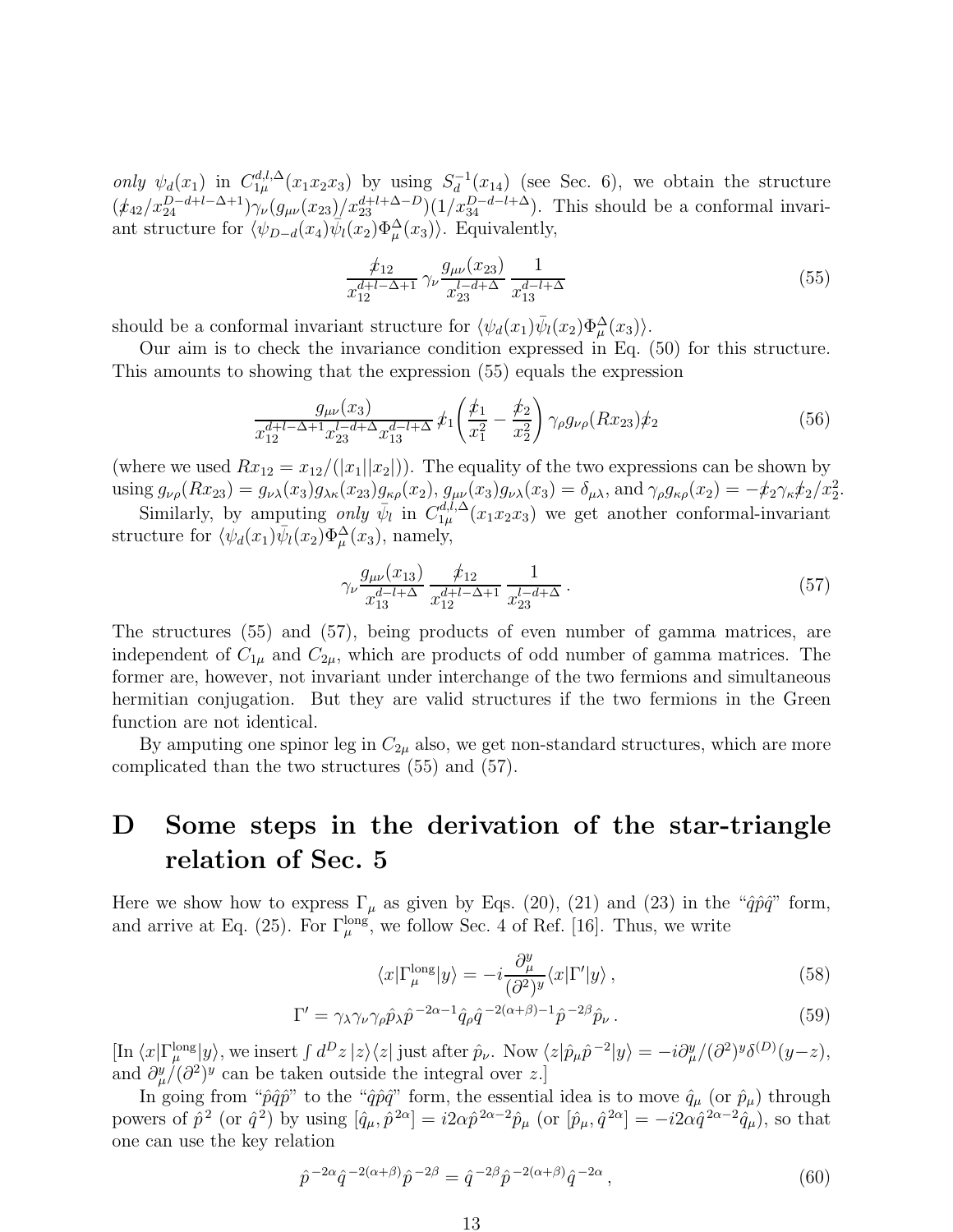at an intermediate stage. Eq. (60) is the star-triangle relation of Eq. (71) in the operator form. We thus follow the steps in Eqs.  $(19)-(23)$  of Ref. [16]. In the present case, this leads to

$$
\Gamma' = \gamma_{\rho} \hat{q}^{-2\beta} \hat{p}^{-2(\alpha+\beta)+1} \hat{q}^{-2\alpha-1} \hat{q}_{\rho} + i2\beta \gamma_{\lambda} \gamma_{\nu} \gamma_{\rho} \hat{q}^{-2\beta-2} \hat{q}_{\lambda} \hat{p}^{-2(\alpha+\beta)-1} \hat{p}_{\nu} \hat{q}^{-2\alpha-1} \hat{q}_{\rho} \n+ i(D - 2\alpha - 2\beta - 1) \gamma_{\lambda} \hat{q}^{-2\beta} \hat{p}^{-2(\alpha+\beta)-1} \hat{p}_{\lambda} \hat{q}^{-2\alpha-1} \n-2\beta(D - 2\alpha - 2\beta - 1) \gamma_{\lambda} \hat{q}^{-2\beta-2} \hat{q}_{\lambda} \hat{p}^{-2(\alpha+\beta)-1} \hat{q}^{-2\alpha-1}.
$$
\n(61)

Then we use the various position space matrix elements listed in the Appendix of Ref. [16] to arrive at

$$
\langle x|\Gamma'|y\rangle = \frac{\Gamma(D/2 - \alpha - \beta + 1/2)}{\pi^{D/2}2^{2\alpha + 2\beta - 1}\Gamma(\alpha + \beta + 1/2)} \times \frac{(D/2 - \beta - 1)x^2y - (D/2 - \alpha - 1/2)x^2x + 2\beta x \cdot yx}{x^{2\beta + 2}|x - y|^{D - 2\alpha - 2\beta + 1}y^{2\alpha + 1}}.
$$
(62)

For  $\Gamma_{\mu}^{\text{tr}}$ , given in Eq. (21), we follow Sec. 2 of Ref. [17], and first split it into two parts:

$$
\Gamma_{\mu}^{\text{tr}} = \Gamma_{\mu}^{\text{tr}(1)} + \Gamma^{\text{tr}(2)},\tag{63}
$$

$$
\Gamma_{\mu}^{\text{tr}(1)} = 2\gamma_{\lambda}\hat{p}_{\lambda}\hat{p}^{-2\alpha-1}\hat{q}_{\nu}\hat{q}^{-2(\alpha+\beta)-1}\hat{p}^{-2\beta}\mathcal{P}_{\mu\nu}, \qquad (64)
$$

$$
\Gamma_{\mu}^{\text{tr}(2)} = -\gamma_{\lambda} \gamma_{\rho} \gamma_{\nu} \hat{p}_{\lambda} \hat{p}^{-2\alpha - 1} \hat{q}_{\rho} \hat{q}^{-2(\alpha + \beta) - 1} \hat{p}^{-2\beta} \mathcal{P}_{\mu\nu}
$$
(65)

with 
$$
\mathcal{P}_{\mu\nu} = \delta_{\mu\nu} - \hat{p}_{\mu}\hat{p}_{\nu}\hat{p}^{-2}
$$
. Following the steps in Eqs. (6)-(12) of Ref. [17], we have\n
$$
\Gamma_{\mu}^{\text{tr}(1)} = 2\gamma_{\lambda}(\hat{q}^{-2\beta} + i2\beta\hat{q}_{\lambda}\hat{q}^{-2\beta-2})\hat{p}^{-2(\alpha+\beta)-1}\hat{q}^{-2\alpha-1}\hat{q}_{\nu}\mathcal{P}_{\mu\nu}
$$
\n(66)

$$
\Gamma_{\mu}^{\text{tr}(2)} = (-\gamma_{\lambda}\gamma_{\rho}\gamma_{\nu}\hat{q}_{\rho}\hat{q}^{-2\beta}\hat{p}_{\lambda}\hat{p}^{-2(\alpha+\beta)-1}\hat{q}^{-2\alpha-1} \n+ i(D-2\alpha-2\beta-1)\gamma_{\nu}\hat{q}^{-2\beta}\hat{p}^{-2(\alpha+\beta)-1}\hat{q}^{-2\alpha-1})\mathcal{P}_{\mu\nu}.
$$
\n(67)

These equations give

$$
\langle x|\Gamma_{\mu}^{\text{tr}}|y\rangle = \frac{i\Gamma(D/2 - \alpha - \beta + 1/2)}{\pi^{D/2}2^{2\alpha + 2\beta - 1}\Gamma(\alpha + \beta + 1/2)} \times \left(\delta_{\mu\nu} - \frac{\partial_{\mu}^{y}\partial_{\nu}^{y}}{(\partial^{2})^{y}}\right)^{\frac{1}{2}x^{2}} \frac{x^{2}(x - y)\gamma_{\nu}y + \frac{\beta}{D/2 - \alpha - \beta - 1/2}(x - y)^{2} \n\neq y_{\nu}}{x^{2\beta + 2}|x - y|^{D - 2\alpha - 2\beta + 1}y^{2\alpha + 1}}.
$$
\n(68)

Now we can put Eqs. (58), (62) and (68) together to obtain an expression for the position space matrix element of  $\Gamma_{\mu}$  of Eq. (23). A crucial step is to perform  $\partial_{\nu}^{y}$  in Eq. (68), so that  $\partial_{\mu}^{y}/(\partial^{2})^{y}$  in Eq. (68) and in Eq. (58) can be taken together. (Whereas in Refs. [16] and [17], the transverse and longitudinal parts were kept separate.) We then end up with

$$
\frac{\partial_{\mu}^{y}}{(\partial^{2})^{y}} \frac{(2\alpha - 1)(D - 2\alpha - 1)x^{2} + 2\beta((D - 2\beta - 2)y^{2} - 2(2\alpha - 1)x \cdot y)}{|x - y|^{D - 2\alpha - 2\beta + 1}y^{2\alpha + 1}}.
$$
(69)

in the expression for  $\langle x|\Gamma_\mu|y\rangle$ . Now we use the relation

$$
(\partial^2)^y \frac{1}{|x-y|^m y^n} = \frac{n(n-D+2)x^2 + (m+n-D+2)((m+n)y^2 - 2nx \cdot y)}{|x-y|^{m+2} y^{n+2}}.
$$
 (70)

The expression (69) is therefore equal to  $\partial_{\mu}^{y}(1/(|x-y|^{D-2\alpha-2\beta-1}y^{2\alpha-1}))$ . Note that the conformal invariant propagator  $g_{\mu\nu}(x)/r^{D-2\beta}$  ensures that  $\Gamma^{\text{tr}}_{\mu}$  and  $\Gamma^{\text{long}}_{\mu}$  are added in the precise proportion so that  $1/(\partial^2)^y$  can be taken care of. After this, it is straightforward to arrive at Eq.  $(25)$ .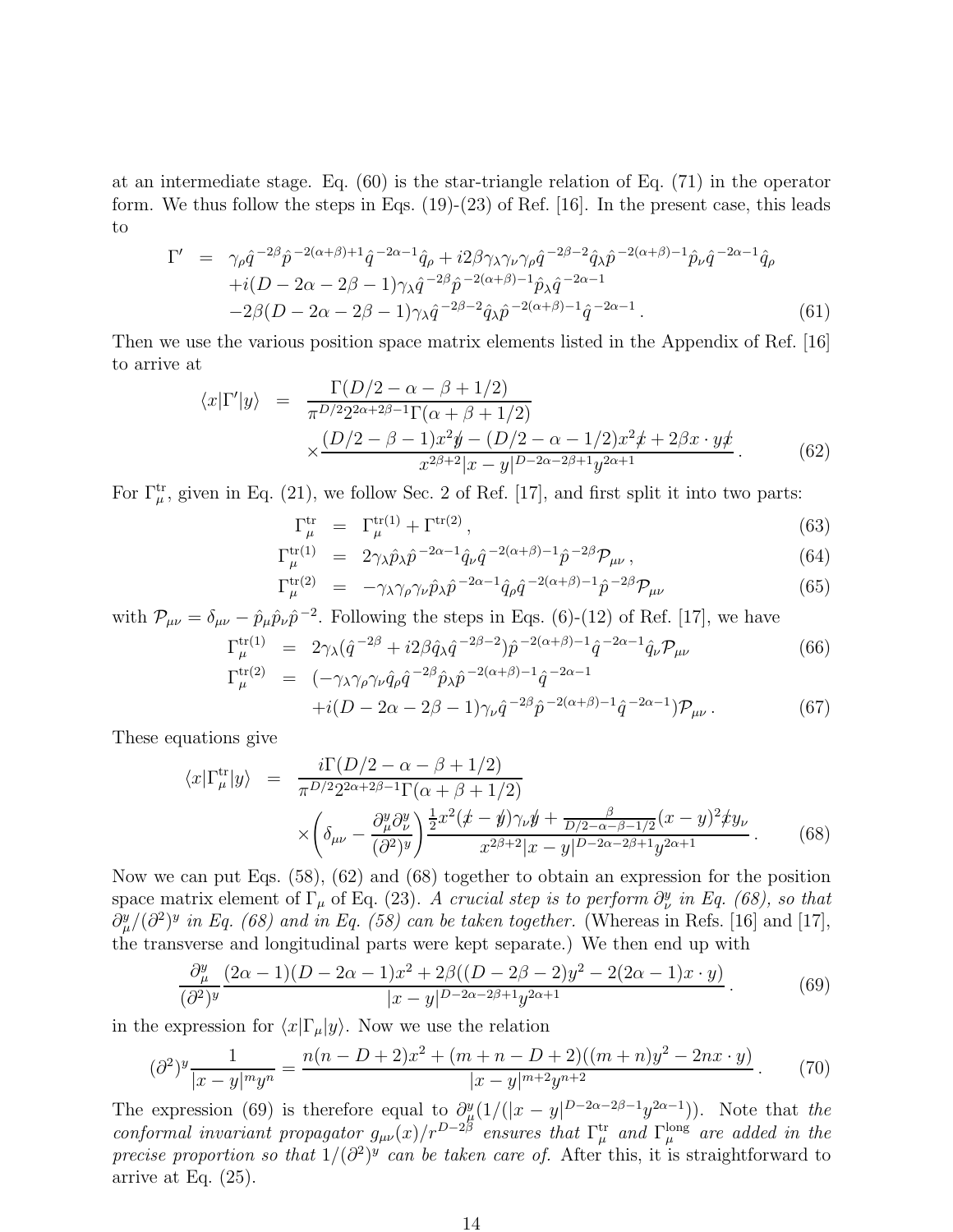### E Some important relations

The star-triangle relation involving three scalar fields is given by [13, 14]

$$
\int d^D x_4 \ (x_{14}^2)^{-\delta_1} (x_{24}^2)^{-\delta_2} (x_{34}^2)^{-\delta_3} = \pi^{D/2} \frac{\Gamma(D/2 - \delta_1)\Gamma(D/2 - \delta_2)\Gamma(D/2 - \delta_3)}{\Gamma(\delta_1)\Gamma(\delta_2)\Gamma(\delta_3)} \times (x_{12}^2)^{-D/2 + \delta_3} (x_{13}^2)^{-D/2 + \delta_2} (x_{23}^2)^{-D/2 + \delta_1}, \tag{71}
$$

where

$$
\delta_1 + \delta_2 + \delta_3 = D. \tag{72}
$$

The star-triangle relation for the Yukawa theory, involving two spinors and one scalar field, is given by [14, 1, 16]

$$
\int d^D x_4 \frac{\not x_{14}}{(x_{14}^2)^{\delta_1+1/2}} \frac{\not x_{42}}{(x_{24}^2)^{\delta_2+1/2}} \frac{1}{(x_{34}^2)^{\delta_3}} \n= \pi^{D/2} \frac{\Gamma(D/2 - \delta_1 + 1/2) \Gamma(D/2 - \delta_2 + 1/2) \Gamma(D/2 - \delta_3)}{\Gamma(\delta_1 + 1/2) \Gamma(\delta_2 + 1/2) \Gamma(\delta_3)} \n\times \frac{\not x_{13}}{(x_{13}^2)^{D/2-\delta_2+1/2}} \frac{\not x_{32}}{(x_{23}^2)^{D/2-\delta_1+1/2}} \frac{1}{(x_{12}^2)^{D/2-\delta_3}}
$$
\n(73)

where Eq. (72) holds again. An analogous relation involving two scalars and one vector field is [1]

$$
\int d^D x_4 \ (x_{14}^2)^{-\delta_1} (x_{24}^2)^{-\delta_2} (x_{34}^2)^{-\delta_3} g_{\mu\nu}(x_{14}) \lambda_{\nu}^{x_4} (x_2 x_3)
$$
\n
$$
= \ \pi^{D/2} (D - \delta_1 - 1) \frac{\Gamma(D/2 - \delta_1) \Gamma(D/2 - \delta_2) \Gamma(D/2 - \delta_3)}{\Gamma(\delta_1 + 1) \Gamma(\delta_2 + 1) \Gamma(\delta_3 + 1)}
$$
\n
$$
\times (x_{12}^2)^{-D/2 + \delta_3 + 1} (x_{13}^2)^{-D/2 + \delta_2 + 1} (x_{23}^2)^{-D/2 + \delta_1} \lambda_{\mu}^{x_1} (x_2 x_3) \tag{74}
$$

where  $\delta_1 + \delta_2 + \delta_3 = D - 1$ . Eq. (74) can be obtained by using the identity [1]

$$
g_{\mu\nu}(x_{14})\lambda_{\nu}^{x_4}(x_2x_3) = \frac{x_{12}^2}{x_{24}^2}\lambda_{\mu}^{x_1}(x_2x_4) - \frac{x_{13}^2}{x_{34}^2}\lambda_{\mu}^{x_1}(x_3x_4)
$$
(75)

and the relation [1]

$$
\int d^D x_4 \ (x_{14}^2)^{-\delta_1} (x_{24}^2)^{-\delta_2} (x_{34}^2)^{-\delta_3} \lambda_{\mu}^{x_1} (x_2 x_4)
$$
\n
$$
= \ \pi^{D/2} \frac{\Gamma(D/2 - \delta_1) \Gamma(D/2 - \delta_2 + 1) \Gamma(D/2 - \delta_3)}{\Gamma(\delta_1 + 1) \Gamma(\delta_2) \Gamma(\delta_3)}
$$
\n
$$
\times (x_{12}^2)^{-D/2 + \delta_3} (x_{13}^2)^{-D/2 + \delta_2} (x_{23}^2)^{-D/2 + \delta_1} \lambda_{\mu}^{x_1} (x_2 x_3) , \tag{76}
$$

where Eq. (72) holds. [Eq. (76), in turn, follows from Eq. (71).]